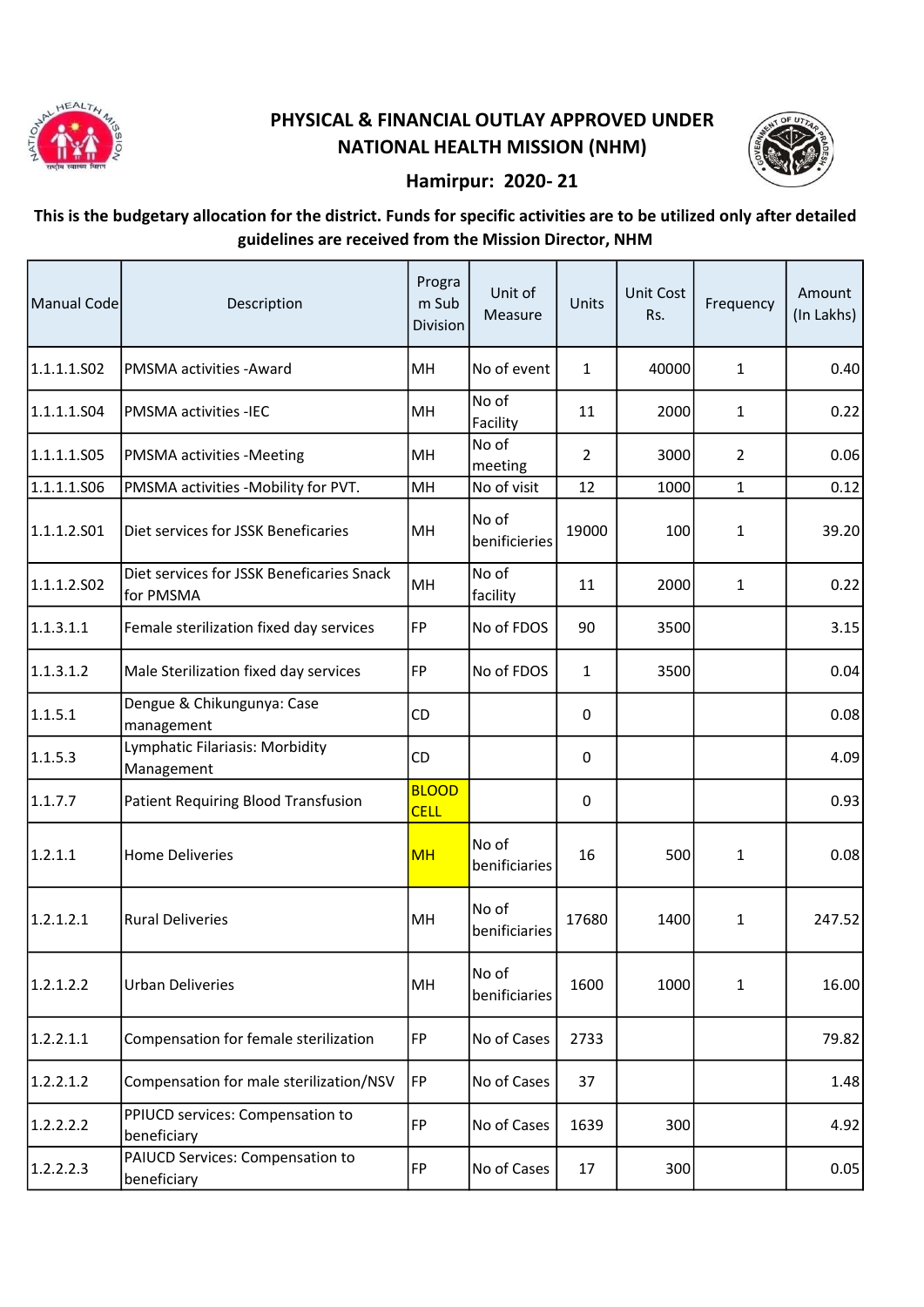| Manual Code | Description                                                                                 | Progra<br>m Sub<br>Division | Unit of<br>Measure     | Units          | <b>Unit Cost</b><br>Rs. | Frequency    | Amount<br>(In Lakhs) |
|-------------|---------------------------------------------------------------------------------------------|-----------------------------|------------------------|----------------|-------------------------|--------------|----------------------|
| 1.2.2.2.4   | Injectable contraceptive incentive for<br>beneficiaries                                     | <b>FP</b>                   | No of Cases            | 2582           | 100                     |              | 2.58                 |
| 1.2.3.2     | TB Patient Nutritional Support under<br>Nikshay Poshan Yojana                               | <b>CD</b>                   |                        | 0              |                         |              | 68.85                |
| 1.3.1.1     | SNCU                                                                                        | <b>CH</b>                   | No of<br>Facility      | $\mathbf{1}$   |                         |              | 10.00                |
| 1.3.1.2     | <b>NBSU</b>                                                                                 | <b>CH</b>                   | No of<br>Facility      | $\overline{2}$ | 5000                    | 12           | 1.20                 |
| 1.3.1.4     | <b>NRCs</b>                                                                                 | <b>CH</b>                   | No of<br>Facility      | 1              |                         |              | 7.80                 |
| 1.3.1.7.502 | Phone and Internet Charges for DEIC<br>Manager                                              | <b>RBSK</b>                 | no of DEIC<br>managers | 0              | 2000                    | $\mathbf{1}$ | 0.02                 |
| 1.3.1.8     | <b>District NCD Clinic</b>                                                                  |                             |                        | $\mathbf 0$    |                         |              | 1.00                 |
| 1.3.1.9     | CHC NCD Clinic: Mobility, Miscellaneous &<br>Contingencies                                  | <b>NCD</b>                  |                        | 0              |                         |              | 8.00                 |
| 1.3.2.4     | Consumables for computer including<br>provision for internet access for<br>strengthening RI | R <sub>1</sub>              | No.                    | 0              | 1000                    | 12           | 0.12                 |
| 1.3.2.6.S01 | <b>IMEP Services- BMW- DH</b>                                                               | <b>IMEP</b>                 |                        | 100            |                         |              | 13.14                |
| 1.3.2.6.S02 | IMEP Services- BMW- CHC/BPHC                                                                | <b>IMEP</b>                 |                        | 252            |                         |              | 33.11                |
| 1.3.2.6.503 | IMEP Services- BMW Block Level UPHC &<br><b>District Level UPHC</b>                         | <b>IMEP</b>                 |                        | 4              |                         |              | 0.53                 |
| 1.3.2.6.504 | IMEP Services - BMW-MCH Wing                                                                | <b>IMEP</b>                 |                        | 30             |                         |              | 3.94                 |
| 1.3.2.6.506 | IMEP Services- Machnized Cleaning - DH                                                      | <b>IMEP</b>                 |                        | 0              |                         |              | 42.38                |
| 1.3.2.6.508 | IMEP Services- Mannual Laundry-DH &<br>MCH Wing (100 Bed)                                   | <b>IMEP</b>                 |                        | 0              |                         |              | 1.80                 |
| 1.3.2.6.509 | IMEP Services- Mechanized Laundry-50<br>District Level Hospital                             | <b>IMEP</b>                 |                        | $\Omega$       |                         |              | 9.82                 |
| 1.3.2.6.510 | IMEP Services- Cleaning - CHC/BPHC                                                          | <b>IMEP</b>                 |                        | 252            |                         |              | 16.58                |
| 1.3.2.6.S11 | IMEP Services-Cleaning - MCH Wing                                                           | IMEP                        |                        | 30             |                         |              | 1.97                 |
| 1.3.2.6.513 | <b>IMEP Services-Cleaniness - Sub Centers</b>                                               | <b>IMEP</b>                 |                        | 215            |                         |              | 12.90                |
| 1.3.2.6.515 | POL for generator-DH                                                                        | <b>IMEP</b>                 |                        | 0              |                         |              | 6.30                 |
| 1.3.2.6.516 | POL for generator -CHC and BPHC                                                             | <b>IMEP</b>                 |                        | 0              |                         |              | 17.33                |
| 2.2.1       | POL for Family Planning/Others                                                              | FP                          | No of FDOS             | 94             | 1000                    |              | 0.94                 |
| 2.2.3       | Mobility support for RBSK Mobile health<br>team                                             | <b>RBSK</b>                 | No of<br>vehicles      | 14             | 33000                   | 12           | 55.44                |
| 2.2.4       | Support for RBSK: CUG connection per<br>team and rental                                     | <b>RBSK</b>                 | No of teams            | 14             | 200                     | 12           | 0.34                 |
| 2.3.1.1.2   | Monthly Village Health and Nutrition Days RI                                                |                             | no of<br>sessions      | 1560           | 100                     | $\mathbf{1}$ | 1.56                 |
| 2.3.1.9     | Focus on slum & underserved areas in<br>urban areas/alternative vaccinator for<br>slums     | R <sub>l</sub>              |                        | 24             |                         |              | 0.50                 |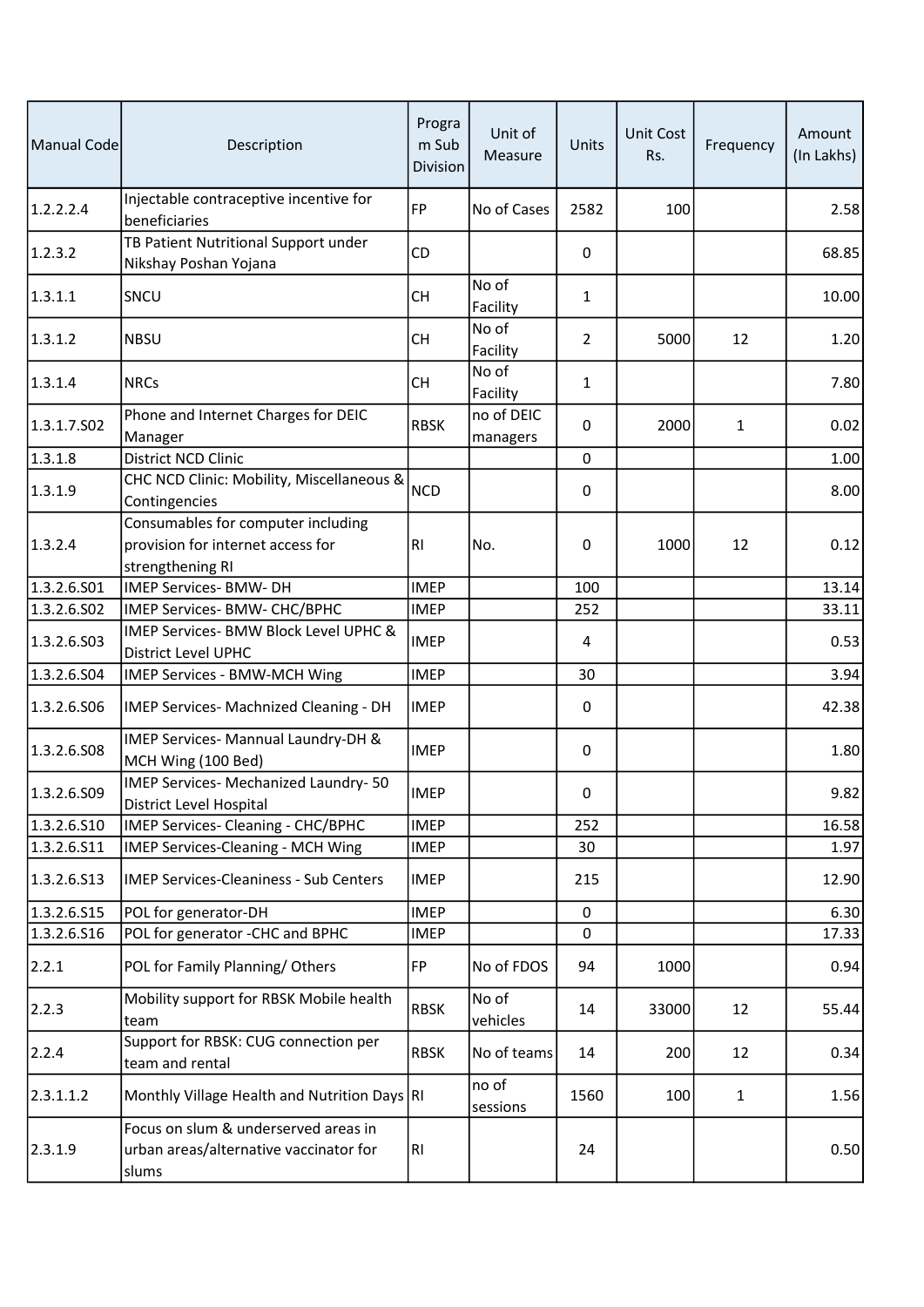| Manual Code   | Description                                                                                                                                                                                      | Progra<br>m Sub<br>Division | Unit of<br>Measure                      | Units       | <b>Unit Cost</b><br>Rs. | Frequency    | Amount<br>(In Lakhs) |
|---------------|--------------------------------------------------------------------------------------------------------------------------------------------------------------------------------------------------|-----------------------------|-----------------------------------------|-------------|-------------------------|--------------|----------------------|
| 2.3.1.10      | Mobility support for mobile health team/<br>TA/DA to vaccinators                                                                                                                                 | <b>RI</b>                   | No of<br>mobile<br>immunizati<br>on Van | 0           | 33000                   |              | 5.94                 |
| 2.3.2.3       | DMHP: Targeted interventions at<br>community level Activities & interventions<br>targeted at schools, colleges, workplaces,<br>out of school adolescents, urban slums<br>and suicide prevention. | <b>NCD</b>                  |                                         | 0           |                         |              | 6.00                 |
| 2.3.2.5       | Tobacco Cessation Centre (TCC): Weekly<br>FGD with the tobacco users                                                                                                                             | <b>NCD</b>                  |                                         | 0           |                         |              | 0.52                 |
| 2.3.3.2       | Screening and free spectacles to school<br>children                                                                                                                                              | <b>NCD</b>                  |                                         | 0           |                         |              | 1.94                 |
| 2.3.3.3       | Screening and free spectacles for near<br>work to Old Person                                                                                                                                     | <b>NCD</b>                  |                                         | 0           |                         |              | 1.94                 |
| 2.3.3.4.1     | Coverage of Public School                                                                                                                                                                        | <b>NCD</b>                  |                                         | 0           |                         |              | 0.67                 |
| 2.3.3.4.2     | Coverage of Pvt. School                                                                                                                                                                          | <b>NCD</b>                  |                                         | $\pmb{0}$   |                         |              | 2.00                 |
| 2.3.3.4.3     | Coverage of Public School in other's<br>school programme                                                                                                                                         | <b>NCD</b>                  |                                         | $\pmb{0}$   |                         |              | 1.33                 |
| 2.3.3.4.4     | Coverage of Pvt. School in other's school<br>programme                                                                                                                                           | <b>NCD</b>                  |                                         | 0           |                         |              | 1.00                 |
| 2.3.3.4.5     | Sensitization campaign for college<br>students                                                                                                                                                   | <b>NCD</b>                  |                                         | $\mathbf 0$ |                         |              | 2.00                 |
| 3.1.1.1.1     | JSY Incentive to ASHA                                                                                                                                                                            | <b>MH</b>                   | No of ASHA                              | 15200       | 600                     | 1            | 91.20                |
| 3.1.1.1.2     | ASHA incentive under MAA programme<br>@ Rs 100 per ASHA for quarterly mother's CH<br>meeting                                                                                                     |                             | No of<br>meetings                       | 699         | 100                     |              | 1.40                 |
| 3.1.1.1.3.S01 | Incentive for Home Based Newborn Care<br>programme Rural                                                                                                                                         | <b>CH</b>                   | No of<br>newborn                        | 13860       | 250                     | $\mathbf{1}$ | 34.65                |
| 3.1.1.1.5     | Incentive for referral of SAM cases to NRC<br>and for follow up of discharge SAM<br>children from NRCs                                                                                           | <b>CH</b>                   | No of Child                             | 860         | 150                     | $\mathbf{1}$ | 0.26                 |
| 3.1.1.1.6     | Incentive for National Deworming Day for<br>mobilising out of school children                                                                                                                    | <b>RKSK</b>                 | No of ASHA                              | 1159        | 100                     | $\mathbf{1}$ | 1.16                 |
| 3.1.1.1.7     | Incentive for IDCF for prophylactic<br>distribution of ORS to family with under-<br>five children.                                                                                               | <b>CH</b>                   | No of ASHA                              | 699         | 100                     | $\mathbf{1}$ | 0.70                 |
| 3.1.1.1.9     | National Iron Plus Incentive for mobilizing<br>children and/or ensuring compliance and<br>reporting (6-59 months)                                                                                | <b>CH</b>                   | No of ASHA                              | 756         | 50                      | $\mathbf{1}$ | 2.27                 |
| 3.1.1.1.11    | ASHA Incentive under Immunzation                                                                                                                                                                 | R <sub>l</sub>              | no of<br>children                       | 22459       | 225                     | $\mathbf{1}$ | 50.53                |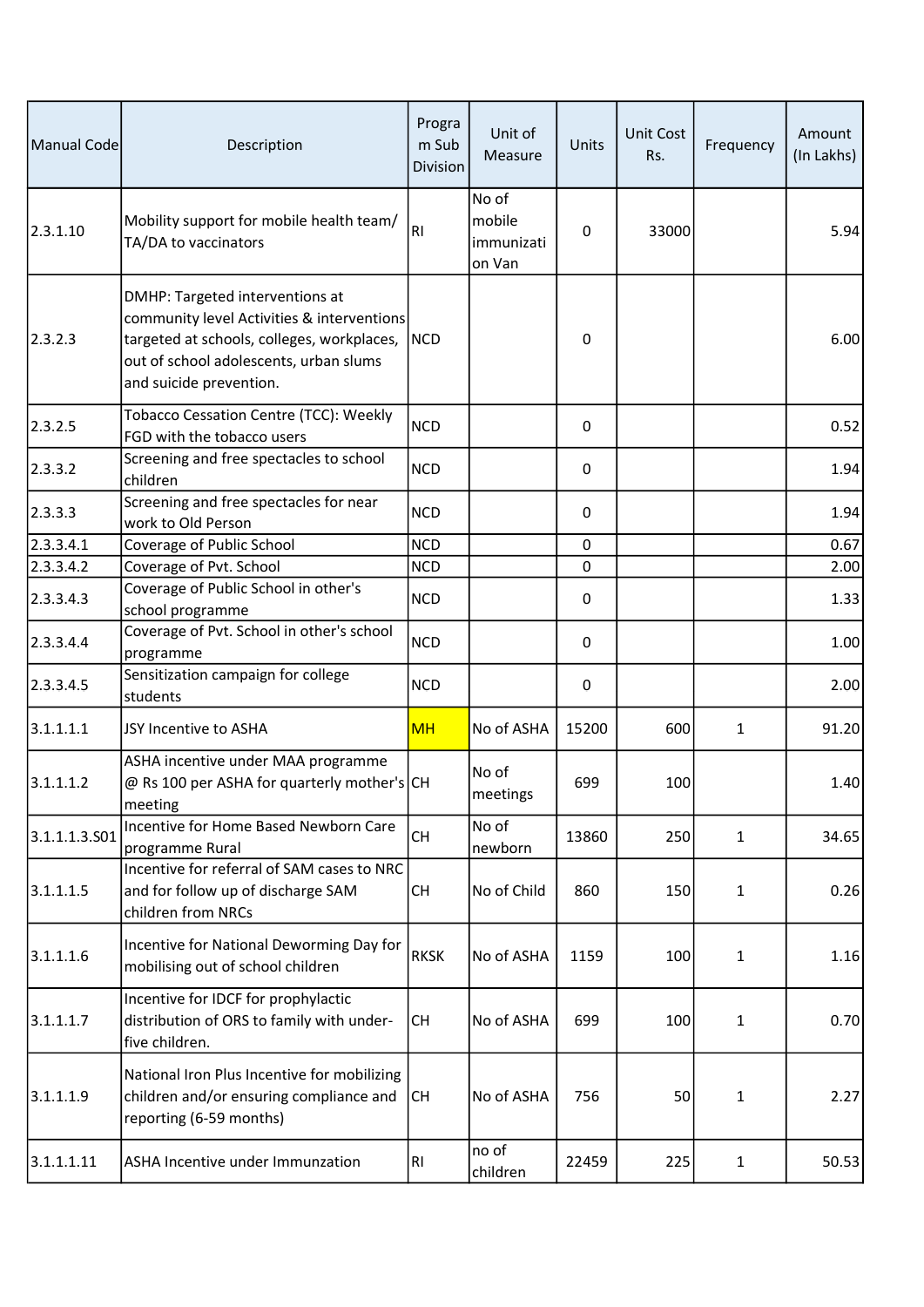| Manual Code    | Description                                                                                                               | Progra<br>m Sub<br>Division | Unit of<br>Measure             | Units | <b>Unit Cost</b><br>Rs. | Frequency | Amount<br>(In Lakhs) |
|----------------|---------------------------------------------------------------------------------------------------------------------------|-----------------------------|--------------------------------|-------|-------------------------|-----------|----------------------|
| 3.1.1.1.12     | Incentive to ASHA for Quaterly Visit Under<br><b>HBYC</b> program                                                         | <b>CH</b>                   | No of Child<br>/ 5 visits      | 4231  | 250                     | 1         | 10.58                |
| 3.1.1.1.13.503 | ASHA incentive for HRP identification and<br>follow up                                                                    | MH                          | No of ASHA                     | 500   | 300                     | 1         | 1.50                 |
| 3.1.1.2.1      | ASHA Incentives under Saas Bahu<br>Sammellan                                                                              | <b>FP</b>                   | No of Saas<br>Bahu<br>Sammelan | 569   | 100                     |           | 0.57                 |
| 3.1.1.2.2      | ASHA Incentives under Nayi Pehl Kit                                                                                       | FP                          | No of Nayi<br>Pahel Kit        | 2432  | 100                     |           | 2.43                 |
| 3.1.1.2.4      | ASHA PPIUCD incentive for accompanying<br>the client for PPIUCD insertion                                                 | <b>FP</b>                   |                                | 1639  | 150                     |           | 2.46                 |
| 3.1.1.2.5      | ASHA PAIUCD incentive for accompanying<br>the client for PAIUCD insertion                                                 | <b>FP</b>                   |                                | 10    | 150                     |           | 0.02                 |
|                | ASHA incentive under ESB scheme for<br>3.1.1.2.6.S01 promoting spacing of births between 02<br>children                   | FP                          | No of Clints                   | 1180  | 500                     |           | 5.90                 |
|                | ASHA incentive under ESB scheme for<br>$3.1.1.2.6.502$ promoting spacing of 02 years after<br>marriage                    | FP                          | No of Clints                   | 1180  | 500                     |           | 5.90                 |
| 3.1.1.2.7      | ASHA incentive under ESB scheme for<br>promoting Adoption of Limiting Method<br>upto Two Children                         | FP                          | No of Clints                   | 551   | 1000                    |           | 5.51                 |
| 3.1.1.2.9.501  | ASHA incentive for injectable<br>contraceptive                                                                            | <b>FP</b>                   | No of Cases                    | 1807  | 100                     |           | 1.81                 |
|                | Reimbursement of travel expenses for<br>3.1.1.2.9.S02 accompanying a women to facility for<br>medical abortion            | FP                          | No of Cases                    | 20    | 225                     |           | 0.05                 |
|                | Reimbursement of travel expenses for<br>3.1.1.2.9.503 accompanying a women to facility for<br>surgical abortion (MVA/EVA) | FP                          | No of Cases                    | 20    | 150                     |           | 0.03                 |
| 3.1.1.4.2      | ASHA Incentive for Dengue and<br>Chikungunya                                                                              |                             |                                | 0     |                         |           | 9.70                 |
| 3.1.1.4.5      | Honorarium for Drug Distribution<br>including ASHAs and supervisors involved<br>in MDA                                    |                             |                                | 0     |                         |           | 14.71                |
| 3.1.1.4.8.1    | ASHA incentive for detection of leprosy                                                                                   |                             |                                | 43    |                         |           | 0.11                 |
| 3.1.1.4.8.2    | ASHA Incentive for PB (Treatment<br>completion)                                                                           |                             |                                | 26    |                         |           | 0.10                 |
| 3.1.1.4.8.3    | ASHA Incentive for MB (Treatment<br>completion)                                                                           |                             |                                | 17    |                         |           | 0.10                 |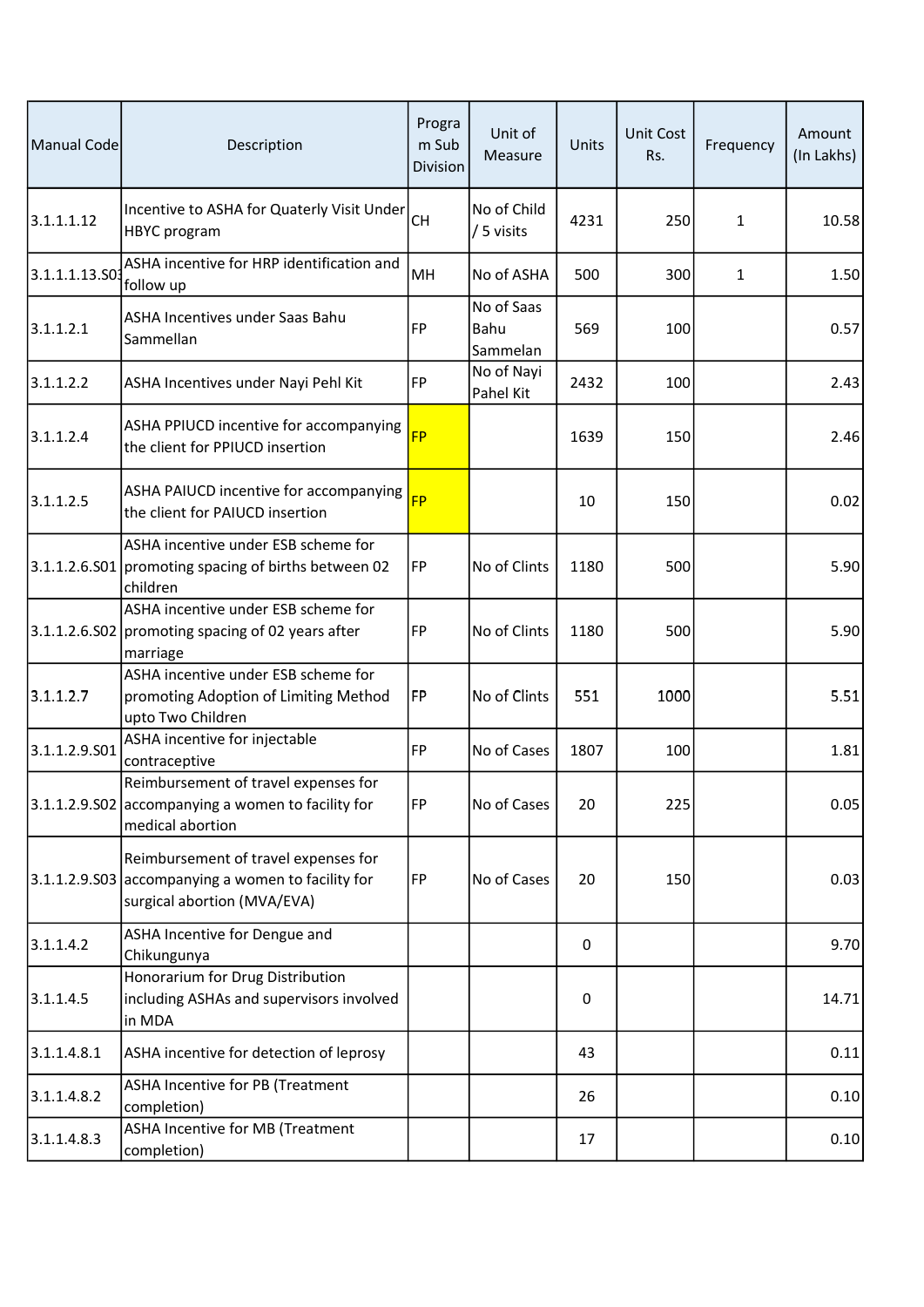| Manual Code           | Description                                                                                                                    | Progra<br>m Sub<br>Division | Unit of<br>Measure             | Units       | <b>Unit Cost</b><br>Rs. | Frequency    | Amount<br>(In Lakhs) |
|-----------------------|--------------------------------------------------------------------------------------------------------------------------------|-----------------------------|--------------------------------|-------------|-------------------------|--------------|----------------------|
| 3.1.1.4.9             | ASHA Involvement under NLEP -<br>Sensitisation                                                                                 |                             |                                | 300         |                         |              | 0.30                 |
| 3.1.1.5.2.503         | ASHA Incentive Filling of CBAC forms<br>Under HWC                                                                              | <b>CP</b>                   |                                | 0           |                         |              | 11.00                |
| 3.1.1.5.2.504         | ASHA Incentive for Mobilising, Screening<br>and Follow Up Under HWC                                                            | <b>CP</b>                   |                                | 0           |                         |              | 11.00                |
| 3.1.1.6.1             | ASHA incentives for routine activities                                                                                         | <b>CP</b>                   |                                | 970         |                         |              | 232.80               |
|                       | 3.1.1.6.3.S04 Incentive to ASHA Facilitator                                                                                    | <b>CP</b>                   |                                | 47          |                         |              | 2.54                 |
| 3.1.1.6.3.505         | Incentive to ASHA for Health Promotion<br>Day                                                                                  | <b>CP</b>                   |                                | 970         |                         |              | 23.28                |
|                       | 3.1.1.6.3.S06 Incentive to ASHA under PMMVY                                                                                    | <b>CP</b>                   |                                | 5820        |                         |              | 5.82                 |
| 3.1.1.6.3.507         | Incentive to ASHA Facilitator for<br><b>CBAC, HRP and SAM Tracking</b>                                                         | СP                          |                                | 47          |                         |              | 7.05                 |
| 3.1.2.8.SO2           | Training under HBYC TOT at District Level<br>& Block Level Training                                                            | <b>CH</b>                   | No of Batch                    | 88          |                         |              | 34.60                |
| 3.1.3.1               | Supervision costs by ASHA facilitators(12<br>months)                                                                           | <b>CP</b>                   |                                | 47          |                         |              | 33.84                |
| 3.1.3.2               | Support provisions to ASHA (Uniform)                                                                                           | <b>CP</b>                   |                                | 1017        |                         |              | 6.10                 |
| 3.1.3.3               | Awards to ASHA's/Link workers                                                                                                  | <b>CP</b>                   |                                | $\mathbf 0$ |                         |              | 3.34                 |
| 3.1.3.4               | Mobilization of children through ASHA or<br>other mobilizers                                                                   | R <sub>l</sub>              | No of<br>session               | 12480       | 150                     | $\mathbf{1}$ | 18.72                |
| 3.1.3.5.501           | Incentive for other link workers for<br>Prepration of Due List of Childrens to be<br>immunized                                 | R <sub>l</sub>              | No of<br>session               | 2496        | 100                     | $\mathbf{1}$ | 2.50                 |
| 3.2.1.SO <sub>2</sub> | Other activities under Mission Parivar<br>Vikas: Demand Generation (Saas Bahu<br>Sammellan)                                    | FP                          | No of Saas<br>Bahu<br>Sammelan | 569         | 1500                    |              | 8.53                 |
| 3.2.3.1.1             | Treatment Supporter Honorarium (Rs<br>1000)                                                                                    |                             |                                | 0           |                         |              | 13.77                |
| 3.2.3.1.2             | <b>Treatment Supporter Honorarium (Rs</b><br>5000)                                                                             |                             |                                | 0           |                         |              | 2.09                 |
| 3.2.3.1.3             | Incentive for informant (Rs 500)                                                                                               |                             |                                | $\mathbf 0$ |                         |              | 1.55                 |
| 3.2.3.4.501           | Incentive for community<br>volunteers/supervisors/LT etc<br>undertaking ACF                                                    |                             |                                | 0           |                         |              | 16.37                |
| 3.2.5.2.1             | Dengue & Chikungunya: Vector Control,<br>environmental management & fogging<br>machine                                         |                             |                                | $\mathsf 0$ |                         |              | 3.15                 |
| 3.3.3.2               | Training of PRI's representatives/ Police<br>personnel/ Teachers/ Transport<br>personnel/ NGO personnel/ other<br>stakeholders |                             |                                | 0           |                         |              | 0.30                 |
| 3.3.4.501             | <b>AAA Platform</b>                                                                                                            |                             |                                | 2470        |                         |              | 11.12                |
| 4.1.1                 | <b>District Hospitals</b>                                                                                                      | <b>CP</b>                   |                                | 2           |                         |              | 10.00                |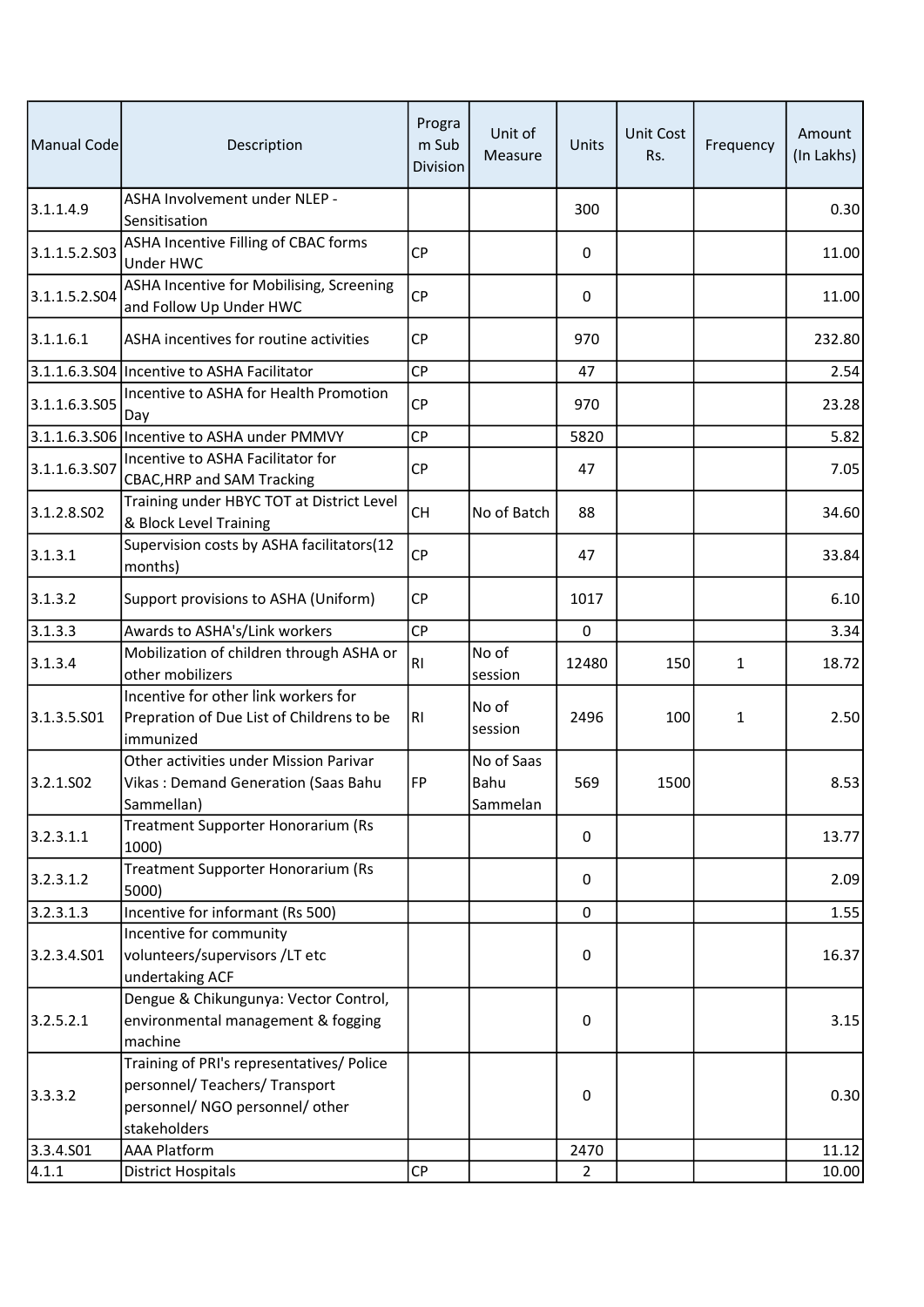| Manual Code    | Description                                                                                             | Progra<br>m Sub<br>Division | Unit of<br>Measure            | Units          | <b>Unit Cost</b><br>Rs. | Frequency    | Amount<br>(In Lakhs) |
|----------------|---------------------------------------------------------------------------------------------------------|-----------------------------|-------------------------------|----------------|-------------------------|--------------|----------------------|
| $\sqrt{4.1.3}$ | <b>Community Health Centers</b>                                                                         | <b>CP</b>                   |                               | 9              |                         |              | 22.50                |
| $\sqrt{4.1.4}$ | <b>Primary Health Centers</b>                                                                           | <b>CP</b>                   |                               | 34             |                         |              | 29.75                |
| 4.1.5          | Sub Centers                                                                                             | <b>CP</b>                   |                               | 214            |                         |              | 25.68                |
| 4.1.6          | Village Health Sanitation & Nutrition<br>Committee                                                      | <b>CP</b>                   |                               | 405            |                         |              | 24.30                |
| 4.1.7.501      | H&WC Additional Untied Grant-SC                                                                         | <b>CP</b>                   |                               | $\mathbf 0$    |                         |              | 20.10                |
| 4.1.7.502      | H&WC Additional Untied Grant-PHC                                                                        | <b>CP</b>                   |                               | $\mathbf 0$    |                         |              | 11.00                |
| 5.1.1.2.8      | Infrastructure strengthening of SC to<br>H&WC                                                           | <b>CP</b>                   |                               | 0              |                         |              | 308.00               |
| 5.1.1.2.9      | Infrastructure strengthening of PHC to<br>H&WC                                                          |                             |                               | 0              |                         |              | 5.48                 |
| 5.3.3          | Blood bank/ Blood storage/ Day care<br>centre for hemoglobinopathies                                    | <b>BLOOD</b><br><b>CELL</b> |                               | 0              |                         |              | 2.50                 |
| 5.3.9          | Safety Pits                                                                                             | <b>RI</b>                   | No.                           | $\overline{4}$ | 6000                    | $\mathbf{1}$ | 0.24                 |
| 5.3.14         | Civil Works under RNTCP                                                                                 | CD                          |                               | $\mathbf 0$    |                         |              | 1.63                 |
| 6.1.1.1.1      | MVA / EVA for Safe Abortion services                                                                    | FP/CAC                      | No of MVA/<br><b>EVA kits</b> | 30             | 3000                    |              | 0.90                 |
| 6.1.1.2.3 S01  | Procurement Of Equipment for Skill Lab<br>Under SAANS at District Level                                 | <b>CH</b>                   | No of<br>Equipment            | 1              |                         |              | 2.50                 |
|                | Procurement Of Hand held Pulse<br>6.1.1.2.3.S02 Oximeter and nebulizer under SAANS at<br>District Level | <b>CH</b>                   | No of<br>Equipment            | 36             |                         |              | 3.24                 |
|                | 6.1.1.2.4.S05 Procurement of Phototherepy for NBSU                                                      | <b>CH</b>                   | No of<br>Equipment            | 3              | 65000                   | $\mathbf{1}$ | 3.90                 |
| 6.1.1.2.4.506  | Procurement of Radiant Warmer for<br>NBSU                                                               | <b>CH</b>                   | No of<br>Equipment            | 3              | 60000                   | $\mathbf{1}$ | 7.20                 |
| 6.1.1.3.1      | NSV kits                                                                                                | <b>FP</b>                   |                               | $\overline{3}$ | 1000                    |              | 0.03                 |
| 6.1.1.3.3      | Minilap kits                                                                                            | FP                          | No of<br>Minilap kits         | $\overline{7}$ | 3000                    |              | 0.21                 |
| 6.1.1.3.5      | <b>PPIUCD</b> forceps                                                                                   | FP                          | No of Kallys<br>forceps       | 10             | 1000                    |              | 0.10                 |
| 6.1.1.5.1      | Equipment for Mobile health teams                                                                       | <b>RBSK</b>                 | No of teams                   | 14             | 5000                    | 1            | 0.70                 |
| 6.1.1.15.2     | Equipment for IHIP                                                                                      |                             |                               | $\pmb{0}$      |                         |              | 0.60                 |
| 6.1.1.17.1     | Equipments                                                                                              |                             |                               | 0              |                         |              | 0.05                 |
| 6.1.1.18.1     | Procurement of Equipment                                                                                |                             |                               | 0              |                         |              | 2.50                 |
| 6.1.1.19.3     | Grant-in-aid for Vision Centre (PHC)<br>(Govt.)                                                         |                             |                               | 0              |                         |              | 1.00                 |
| 6.1.1.21.4     | Non-recurring GIA: Machinery &<br><b>Equipment for CHC</b>                                              |                             |                               | 0              |                         |              | 2.50                 |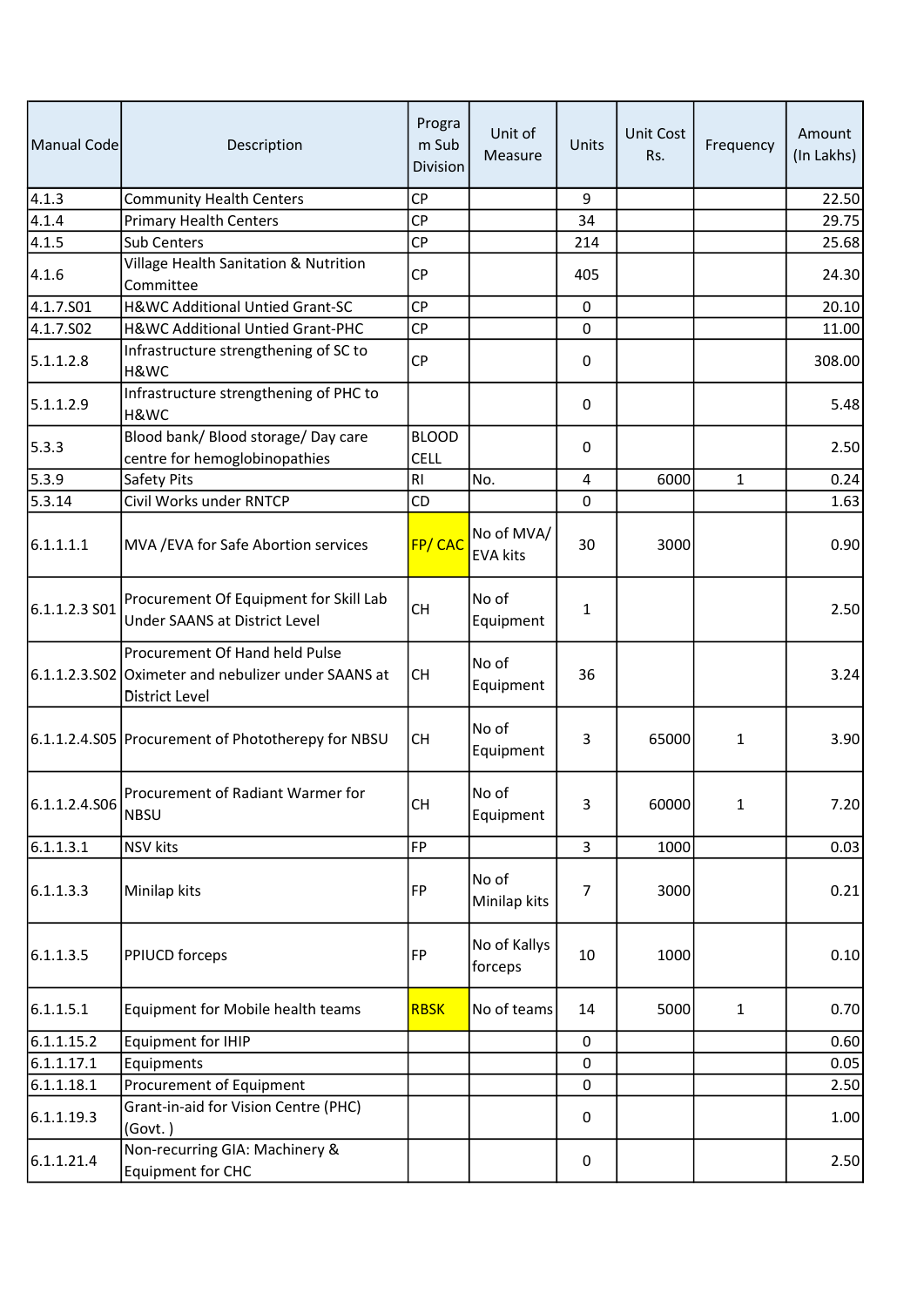| Manual Code   | Description                                                                                    | Progra<br>m Sub<br>Division | Unit of<br>Measure      | Units       | <b>Unit Cost</b><br>Rs. | Frequency    | Amount<br>(In Lakhs) |
|---------------|------------------------------------------------------------------------------------------------|-----------------------------|-------------------------|-------------|-------------------------|--------------|----------------------|
| 6.1.1.23.4    | Non-recurring: Equipment at CHC NCD<br>clinic                                                  |                             |                         | 0           |                         |              | 24.00                |
| 6.1.2.3.1     | <b>MCR</b>                                                                                     |                             |                         | 100         |                         |              | 0.40                 |
| 6.1.2.3.2     | Aids/Appliance                                                                                 |                             |                         | $\mathbf 0$ |                         |              | 0.17                 |
| 6.1.2.5.1     | Tablets; software for H&WC and ANM/<br><b>MPW</b>                                              | <b>CP</b>                   |                         | 0           |                         |              | 2.30                 |
| 6.1.3.1.3     | <b>Equipment Maintenance</b>                                                                   |                             |                         | $\mathbf 0$ |                         |              | 2.96                 |
| 6.2.1.2       | Drugs for Safe Abortion (MMA)                                                                  | FP/CAC                      | No of<br><b>Tablets</b> | 300         |                         |              | 0.04                 |
| 6.2.1.7.5.S01 | Drugs & Consumables Normal Delivery L1<br>Facility                                             | MH                          | No of<br>benificieries  | 5100        | 100                     |              | 1.02                 |
| 6.2.1.7.5.S02 | Drugs & Consumables Normal Delivery L2<br>Facility                                             | MH                          | No of<br>benificieries  | 8100        | 200                     | $\mathbf{1}$ | 3.24                 |
| 6.2.1.7.5.S03 | Drugs & Consumables Normal Delivery L3<br>Facility                                             | MH                          | No of<br>benificieries  | 10500       | 300                     | $\mathbf{1}$ | 8.40                 |
| 6.2.1.7.5.S04 | Drugs & Consumables Caesarean Delivery<br>L3 Facility                                          | MH                          | No of<br>benificieries  | 400         | 1800                    | $\mathbf{1}$ | 1.44                 |
| 6.2.1.7.5.S08 | Drugs & Consumables Safe Dilivery Kit for<br>HIV infected Pregnant Women                       | MH                          | No of<br>benificieries  | 10          | 1500                    | 1            | 0.15                 |
| 6.2.2.9       | AEFI kit under RI Program                                                                      | <b>RI</b>                   | No.                     | 45          | 200                     | $\mathbf{1}$ | 0.09                 |
| 6.2.3.1       | Nayi Pehl Kit                                                                                  | FP                          | No of Nayi<br>Pahel Kit | 2432        | 220                     |              | 5.35                 |
| 6.2.5.1       | Medicine for Mobile health team                                                                | <b>RBSK</b>                 | No of teams             | 14          | 5000                    | 1            | 0.70                 |
| 6.2.6.4       | Replenishment of ASHA HBNC kits                                                                | <b>CP</b>                   |                         | 825         |                         |              | 1.24                 |
| 6.2.8.1       | Red/Black plastic bags et                                                                      | RI                          | No of<br>session        | 15600       | 10                      | $\mathbf{1}$ | 1.56                 |
| 6.2.8.2       | Bleach/Hypochlorite solution/ Twin<br>bucket and hub cutter                                    | <b>RI</b>                   |                         | 12          |                         |              | 0.18                 |
| 6.2.9.1       | AYUSH drugs for DH / CHC / PHC                                                                 | <b>AYUSH</b>                |                         | 18          |                         |              | 9.00                 |
| 6.2.12.1      | Chloroquine phosphate tablets                                                                  |                             |                         | 0           |                         |              | 0.20                 |
| 6.2.12.2      | Primaquine tablets 2.5 mg                                                                      |                             |                         | 0           |                         |              | 0.10                 |
| 6.2.12.3      | Primaquine tablets 7.5 mg                                                                      |                             |                         | $\pmb{0}$   |                         |              | 0.20                 |
| 6.2.13.1      | Supportive drugs, lab. Reagents                                                                |                             |                         | 0           |                         |              | 0.68                 |
| 6.2.14.1      | <b>Laboratory Materials</b>                                                                    |                             |                         | 0           |                         |              | 7.99                 |
| 6.2.14.2      | Procurement of Drugs                                                                           |                             |                         | 0           |                         |              | 4.13                 |
| 6.2.15.1      | Assistance for<br>consumables/drugs/medicines to the<br>Govt./District Hospital for Cat sx etc | <b>NCD</b>                  |                         | 0           |                         |              | 1.68                 |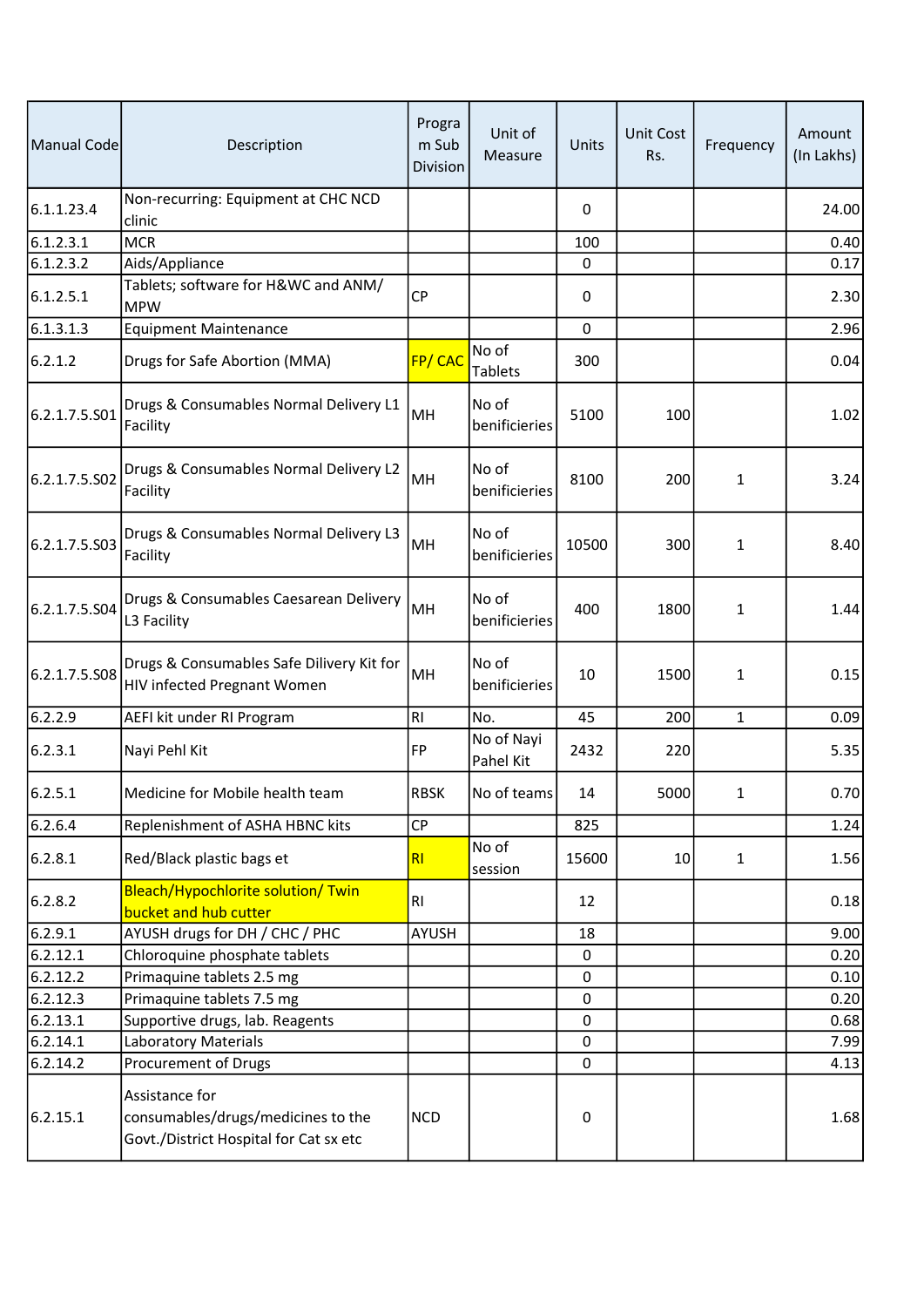| Manual Code           | Description                                                                                      | Progra<br>m Sub<br>Division | Unit of<br>Measure     | Units                   | <b>Unit Cost</b><br>Rs. | Frequency    | Amount<br>(In Lakhs) |
|-----------------------|--------------------------------------------------------------------------------------------------|-----------------------------|------------------------|-------------------------|-------------------------|--------------|----------------------|
| 6.2.18.1              | Procurement of medicine & consumables<br>for TCC under NTCP                                      |                             |                        | 0                       |                         |              | 2.00                 |
| 6.2.19.1              | Drugs & supplies for District NCD Clinic                                                         |                             |                        | $\pmb{0}$               |                         |              | 12.00                |
| 6.2.19.3              | Drugs & supplies for CHC NCD Clinic                                                              |                             |                        | $\mathbf 0$             |                         |              | 16.00                |
| 6.2.19.4              | Drugs & supplies for PHC level                                                                   |                             |                        | 0                       |                         |              | 10.25                |
| 6.2.19.5              | Drugs & supplies for Sub-Centre level                                                            |                             |                        | 0                       |                         |              | 26.88                |
| 6.2.22.1              | Cost of Lab recurring expences for H &<br>WС                                                     | <b>CP</b>                   |                        | $\pmb{0}$               |                         |              | 26.70                |
| 6.2.22.2              | Lab strengthening of SHC - HWC -                                                                 | <b>CP</b>                   |                        | $\mathbf 0$             |                         |              | 2.00                 |
| 6.4.3.S01             | Free Diagnostics for Pregnant women<br>under JSSK - USG on PPP for PMSMA                         | MH                          | No of USG              | 1100                    | 300                     | $\mathbf{1}$ | 3.30                 |
| 6.4.3.SO <sub>2</sub> | Free Diagnostics for Pregnant women<br>under JSSK- AVD for for HIV & Syphilis at<br><b>VHNDs</b> | MH                          | No of AVD              | 148                     | 25                      | $\mathbf{1}$ | 3.85                 |
| 6.4.3.503             | Free Diagnostics for Pregnant women<br>under JSSK-MH                                             | <b>MH</b>                   | No of<br>benificieries | 20500                   | 200                     | $\mathbf{1}$ | 6.56                 |
| 6.4.4                 | Free Diagnostics for Sick infants under<br><b>JSSK</b>                                           | <b>CH</b>                   | No of units            | $\mathbf{1}$            |                         |              | 1.20                 |
| 7.5.2                 | Any Other                                                                                        |                             |                        | $\mathbf 0$             |                         |              | 2.75                 |
| 8.1.1.1               | <b>ANMs</b>                                                                                      | MH                          |                        | 90                      |                         |              | 199.38               |
| 8.1.1.2.505           | <b>Staff Nurses-MH</b>                                                                           | MH                          |                        | 62                      |                         |              | 191.65               |
| 8.1.1.2.511           | Staff Nurse - HWC                                                                                | <b>CP</b>                   |                        | $\pmb{0}$               |                         |              | 40.27                |
| 8.1.1.5.S02           | Laboratory Technicians -HR                                                                       |                             |                        | $\overline{\mathbf{4}}$ |                         |              | 10.21                |
| 8.1.1.5.504           | Laboratory Technicians - RNTCP                                                                   |                             |                        | $\pmb{0}$               |                         |              | 13.98                |
| 8.1.1.6.505           | OT Technician                                                                                    | <b>MH</b>                   |                        | 3                       |                         |              | 7.56                 |
| 8.1.1.9               | Radiographer/X-ray technician                                                                    |                             |                        | $\mathbf{1}$            |                         |              | 2.53                 |
| 8.1.1.10.S02          | Physiotherapist/ Occupational Therapist-<br>CD-NLEP                                              | CD                          |                        | 0                       |                         |              | 5.05                 |
| 8.1.1.12              | Others (Para Medical Worker)-NLEP                                                                | CD                          |                        | 0                       |                         |              | 3.23                 |
| 8.1.2.1.504           | <b>Obstetricians and Gynaecologists -MH</b>                                                      | MH                          |                        | 2                       |                         |              | 21.60                |
| 8.1.2.3.505           | Anaesthetists - MH                                                                               | MH                          |                        | $\mathbf{1}$            |                         |              | 7.20                 |
| 8.1.3.1.504           | Physician/Consultant Medicine-UPHSSP                                                             | <b>HS</b>                   |                        | $\pmb{0}$               |                         |              | 15.25                |
| 8.1.3.5.502           | Ophthalmologists-UPHSSP                                                                          | <b>HS</b>                   |                        | 0                       |                         |              | 27.72                |
| 8.1.3.10.501          | FRU Operationalization for Gynae &<br>anesthetist specialist on call from govt<br>sector         | MH                          | No of C-<br>section    | 6                       | 3000                    | $\mathbf{1}$ | 0.18                 |
| 8.1.3.10.S02          | FRU Operationalization Gynecologists<br>specialist on call from pvt sector                       | MH                          | No of C-<br>section    | 3                       | 4500                    | $\mathbf{1}$ | 0.14                 |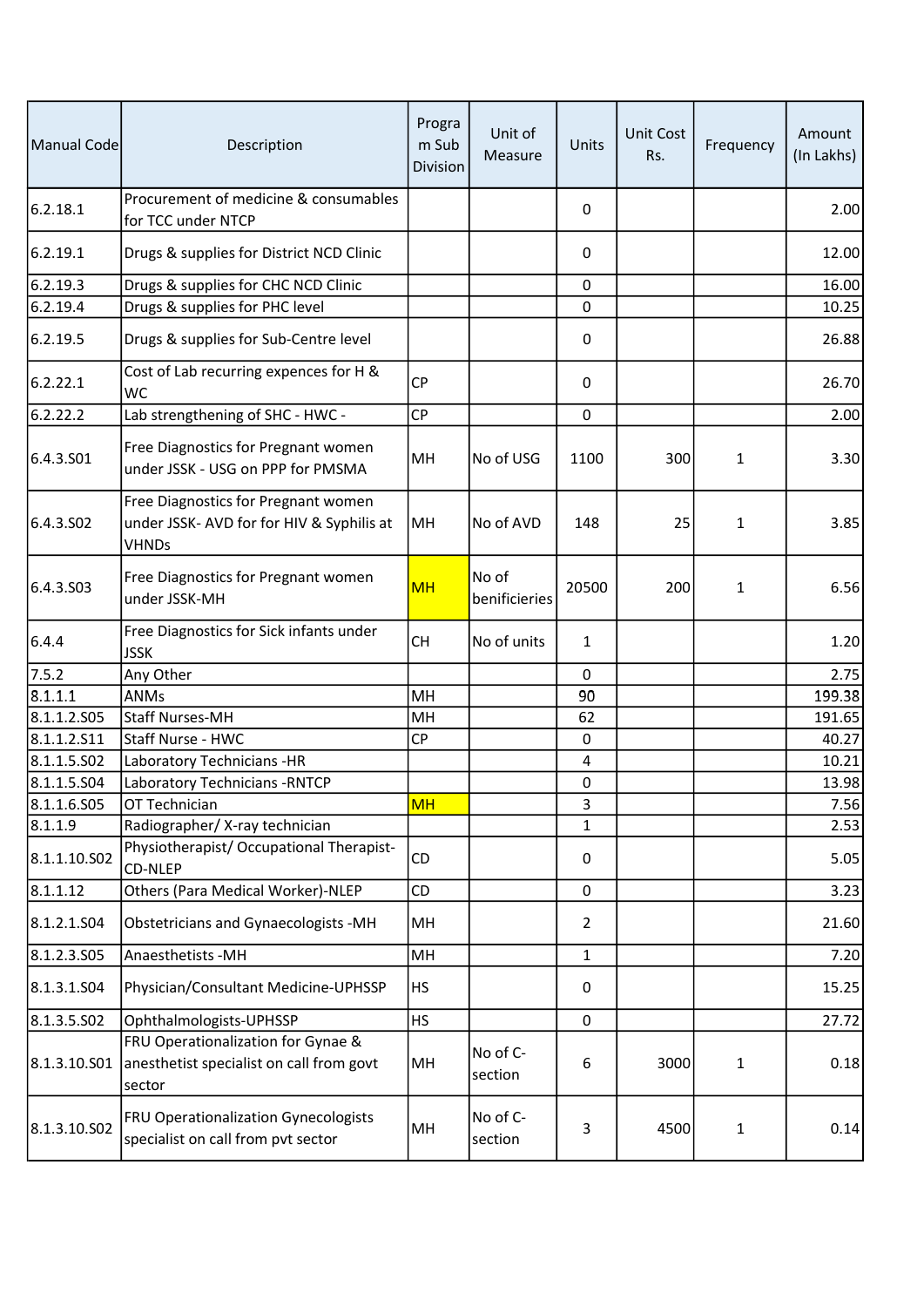| Manual Code               | Description                                                                  | Progra<br>m Sub<br>Division | Unit of<br>Measure  | Units          | Unit Cost<br>Rs. | Frequency    | Amount<br>(In Lakhs) |
|---------------------------|------------------------------------------------------------------------------|-----------------------------|---------------------|----------------|------------------|--------------|----------------------|
| 8.1.3.10.503              | FRU Operationalization anesthetist<br>specialist on call for from pvt sector | MH                          | No of C-<br>section | 3              | 3000             | $\mathbf{1}$ | 0.09                 |
| 8.1.4.1.S01               | Dental Surgeons- DH & CHC                                                    |                             |                     | 1              |                  |              | 6.74                 |
| 8.1.5.503                 | <b>Medical Officers -MH</b>                                                  | MH                          |                     | 6              |                  |              | 23.40                |
| 8.1.5.504                 | Medical Officers - UPHSSP                                                    | <b>HS</b>                   |                     | $\mathbf 0$    |                  |              | 9.70                 |
| 8.1.6.1                   | <b>AYUSH MOs</b>                                                             | AYUSH                       |                     | 18             |                  |              | 85.08                |
| 8.1.6.2                   | Pharmacist - AYUSH                                                           | <b>AYUSH</b>                |                     | 9              |                  |              | 17.23                |
| 8.1.7.1.1                 | MOs-AYUSH                                                                    | <b>RBSK</b>                 |                     | 21             |                  |              | 94.80                |
| 8.1.7.1.2.S01 MOs- MBBS   |                                                                              | <b>RBSK</b>                 |                     | $\mathbf{1}$   |                  |              | 6.99                 |
|                           | 8.1.7.1.2.S02 MOs-Dental MO/ BDS                                             | <b>RBSK</b>                 |                     | 6              |                  |              | 40.78                |
| 8.1.7.1.3                 | Staff Nurse                                                                  | <b>RBSK</b>                 |                     | 5              |                  |              | 16.02                |
| 8.1.7.1.4                 | ANM                                                                          | <b>RBSK</b>                 |                     | 9              |                  |              | 10.80                |
|                           | 8.1.7.1.5.S01 Para Medical Worker                                            | <b>RBSK</b>                 |                     | 13             |                  |              | 29.99                |
| 8.1.7.1.5.S02 Pharmacists |                                                                              | <b>RBSK</b>                 |                     | 1              |                  |              | 2.74                 |
| 8.1.8.1                   | <b>Medical Officers</b>                                                      | <b>CH</b>                   |                     | 1              |                  |              | 5.40                 |
| 8.1.8.2                   | <b>Staff Nurse</b>                                                           | <b>CH</b>                   |                     | 4              |                  |              | 12.79                |
| 8.1.8.3                   | Cook cum caretaker                                                           | СH                          |                     | $\overline{2}$ |                  |              | 2.60                 |
| 8.1.8.5                   | Feeding demonstrator for NRC                                                 | <b>CH</b>                   |                     | $\mathbf{1}$   |                  |              | 3.04                 |
| 8.1.9.1                   | Paediatrician                                                                | <b>CH</b>                   |                     | 3              |                  |              | 75.00                |
| 8.1.9.3.501               | Staff Nurse - SNCU/KMC                                                       | СH                          |                     | 12             |                  |              | 33.55                |
| 8.1.9.3.502               | Staff Nurse -NBSU                                                            | <b>CH</b>                   |                     | 6              |                  |              | 17.40                |
| 8.1.9.6.502               | Others- SNCU Staff (Ward Aaya/ Cleaner/<br>Security Guard)                   | <b>CH</b>                   |                     | 9              |                  |              | 12.43                |
| 8.1.9.6.503               | Others- SNCU Staff DEO                                                       | CH                          |                     | $\mathbf 1$    |                  |              | 2.14                 |
| 8.1.12.1                  | Mid-level Service Provider                                                   | <b>CP</b>                   |                     | 0              |                  |              | 131.12               |
| 8.1.12.2                  | Performance incentive for Mid-level<br>service providers                     | <b>CP</b>                   |                     | 0              |                  |              | 98.10                |
|                           | 8.1.13.1.S03 Counsellor -RMNCHA-FW                                           | <b>FP</b>                   | No of<br>Councelor  | 2              |                  |              | 4.10                 |
| 8.1.13.5                  | Audiometrician/ Audiologist-NCD-NPPCD                                        | <b>NCD</b>                  |                     | $\pmb{0}$      |                  |              | 3.78                 |
| 8.1.13.10                 | TBHV-CD-RNTCP                                                                | CD                          |                     | $\pmb{0}$      |                  |              | 5.97                 |
| 8.1.13.18                 | Audiometrics Asstt.NCD-NPPCD                                                 | <b>NCD</b>                  |                     | 0              |                  |              | 1.53                 |
| 8.1.13.19                 | Instructor for Hearing Imapired Children-<br>NCD-NPPCD                       | <b>NCD</b>                  |                     | 0              |                  |              | 1.53                 |
|                           | 8.1.13.22.S04 Lab Technician UPHSSP                                          | <b>DHS</b>                  |                     | 0              |                  |              | 2.17                 |
|                           | 8.1.13.22.S06 OT Technician UPHSSP                                           | <b>DHS</b>                  |                     | $\pmb{0}$      |                  |              | 8.70                 |
|                           | 8.1.13.22.S07 Rogi Sahayata Kendra Manager                                   | QA                          |                     | $\overline{2}$ |                  |              | 5.36                 |
|                           | 8.1.13.22.S09 Staff Nurse UPHSSP                                             | <b>DHS</b>                  |                     | 0              |                  |              | 55.58                |
|                           | 8.1.13.22.S10 X-Ray Technician UPHSSP                                        | <b>DHS</b>                  |                     | 0              |                  |              | 4.35                 |
|                           | 8.1.13.22.S13 Rogi Sahayata Kendra Operator                                  | QA                          |                     | 2              |                  |              | 2.95                 |
|                           | 8.1.13.22.S14 Ward Aaya/Boy UPHSSP                                           | <b>DHS</b>                  |                     | 0              |                  |              | 6.56                 |
|                           | 8.1.13.22.S16 CSSD Technician UPHSSP                                         | <b>DHS</b>                  |                     | 0              |                  |              | 2.17                 |
|                           | 8.1.16.2.S01 Cold Chain Handlers                                             | R <sub>l</sub>              |                     | 0              |                  |              | 2.01                 |
|                           | 8.1.16.2.S02 Technician / Trfeigerator Machinic                              |                             |                     | 0              |                  |              | 3.35                 |
|                           | 8.1.16.6.S02 Data Entry Operator CD-RCP                                      | CD                          |                     | $\pmb{0}$      |                  |              | 0.25                 |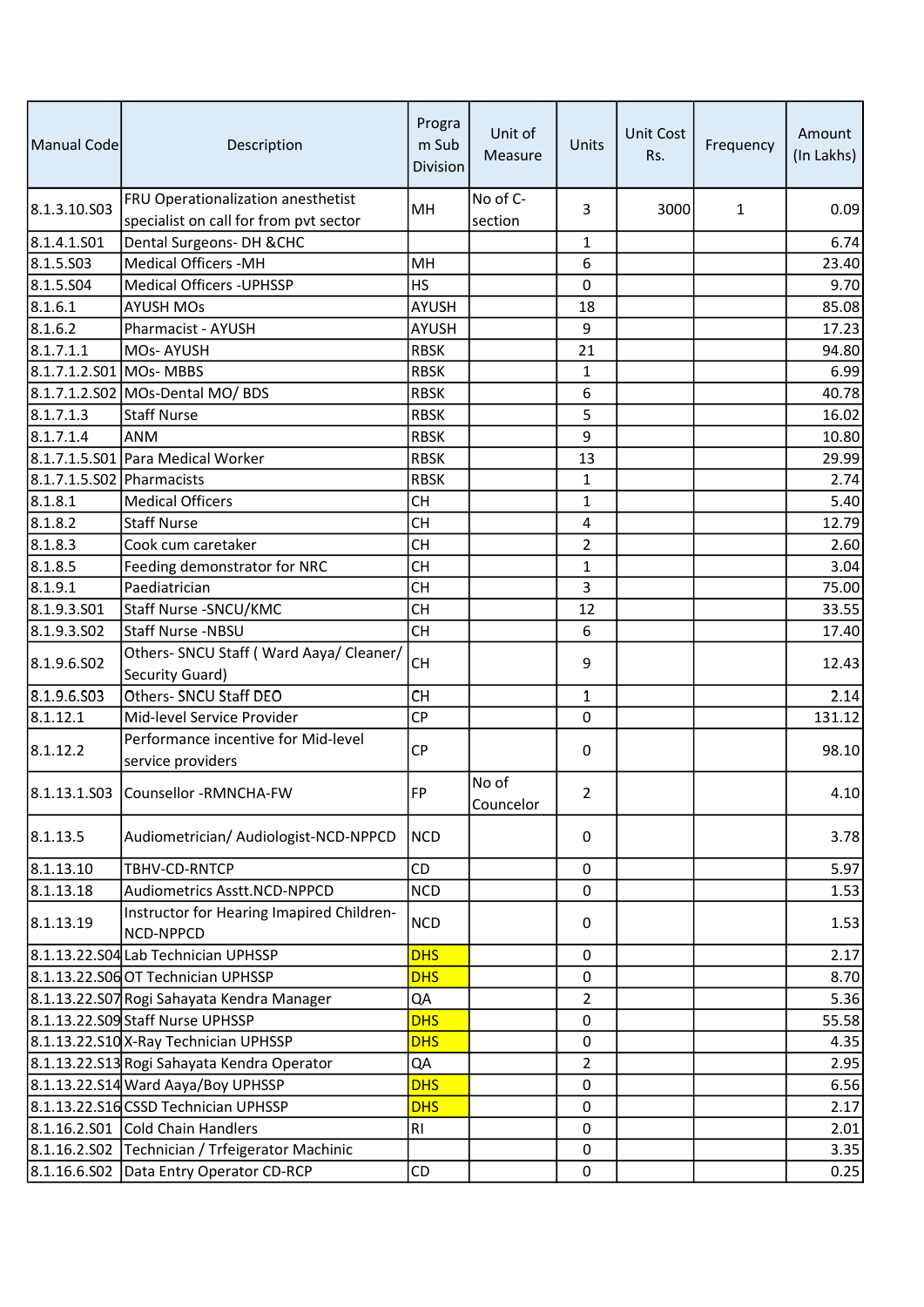| Manual Code  | Description                                                                                          | Progra<br>m Sub<br>Division | Unit of<br>Measure      | <b>Units</b> | <b>Unit Cost</b><br>Rs. | Frequency    | Amount<br>(In Lakhs) |
|--------------|------------------------------------------------------------------------------------------------------|-----------------------------|-------------------------|--------------|-------------------------|--------------|----------------------|
| 8.1.16.7.S05 | Cleaner-NRC                                                                                          | <b>CH</b>                   |                         | $\mathbf{1}$ |                         |              | 1.44                 |
| 8.4.7        | Incentive to provider for PPIUCD services<br>@Rs 150 per PPIUCD insertion                            | <b>FP</b>                   | No of Clints            | 1639         | 150                     |              | 2.46                 |
| 8.4.8        | Incentive to provider for PAIUCD Services<br>@Rs 150 per PAIUCD insertion                            | <b>FP</b>                   | No of Clints            | 10           | 150                     |              | 0.02                 |
| 8.4.9        | Team based incentives for Health &<br>Wellness Centers (H&WC Sub Center)                             | <b>CP</b>                   |                         | 0            |                         |              | 71.94                |
| 8.4.10       | Team based incentives for Health &<br>Wellness Centers (H&WC PHC)                                    | CP                          |                         | 0            |                         |              | 29.74                |
| 8.4.12.501   | HRP identification and follow up for ANM                                                             | MH                          | No of HRP               | 500          | 200                     | 1            | 1.00                 |
| 8.4.12.S03   | Performance based Incentives to<br>RMNCHA Counselors in Family Planning                              | <b>FP</b>                   | No of Clints            | 296          | 50                      |              | 0.15                 |
| 8.4.12.504   | RI Cold chain handlers incentive                                                                     | R <sub>l</sub>              | No                      | 10           | 2400                    | 12           | 2.88                 |
| 9.1.6.1      | Development/ translation and duplication<br>of training materials                                    | СH                          | No of<br>Module         | 340          | 100                     | 1            | 0.34                 |
| 9.2.3.S03    | Incentive for Program Coordination to<br>(HoD OBG/Principal)                                         | MН                          |                         | 0            |                         |              |                      |
| 9.5.1.21     | <b>Onsite Mentoring for DAKSHATA</b>                                                                 |                             |                         | 1            |                         |              | 1.20                 |
| 9.5.2.2.S01  | State and District Lanch of SAANS                                                                    | CH                          | No.                     | 1            |                         |              | 0.50                 |
| 9.5.2.2.S02  | State and District Planning and Review<br>Meeting of SAANS                                           | <b>CH</b>                   | No.                     | 1            |                         |              | 0.20                 |
| 9.5.2.19     | Orientation on National Deworming Day                                                                | <b>RKSK</b>                 |                         | 1            |                         |              | 0.89                 |
| 9.5.2.24.S02 | District Training of SAANS                                                                           | CH                          |                         | 6            |                         |              | 1.99                 |
| 9.5.2.25.S01 | One day Orientation Training for IDCF                                                                | CH                          | No of<br>district       | 1            | 150000                  | $\mathbf{1}$ | 1.50                 |
| 9.5.3.1.S01  | Qtr.Review/orientation meeting at Block<br>Level for ANM of 57 MPV Districts                         | FP                          | No of<br>Meetings       | 7            | 3000                    |              | 0.84                 |
| 9.5.3.1.S03  | District Level One Day Orientation of<br>newly recruited ANM/SN ON Family<br><b>Planning Schemes</b> | FP                          | No of<br>Meetings       | $\mathbf{1}$ | 3000                    |              | 0.03                 |
| 9.5.3.2.SO2  | District Level Dissemination Workshop                                                                | FP                          | No of<br>workshops      | $\mathbf{1}$ | 10000                   |              | 0.10                 |
| 9.5.3.22     | Training of Medical officers (Injectible<br><b>Contraceptive Trainings)</b>                          | <b>FP</b>                   | No of<br><b>Batches</b> | 1            | 22800                   |              | 0.23                 |
| 9.5.3.23     | Training of AYUSH doctors (Injectible<br><b>Contraceptive Trainings)</b>                             | <b>FP</b>                   | No of<br><b>Batches</b> | 1            | 22800                   |              | 0.23                 |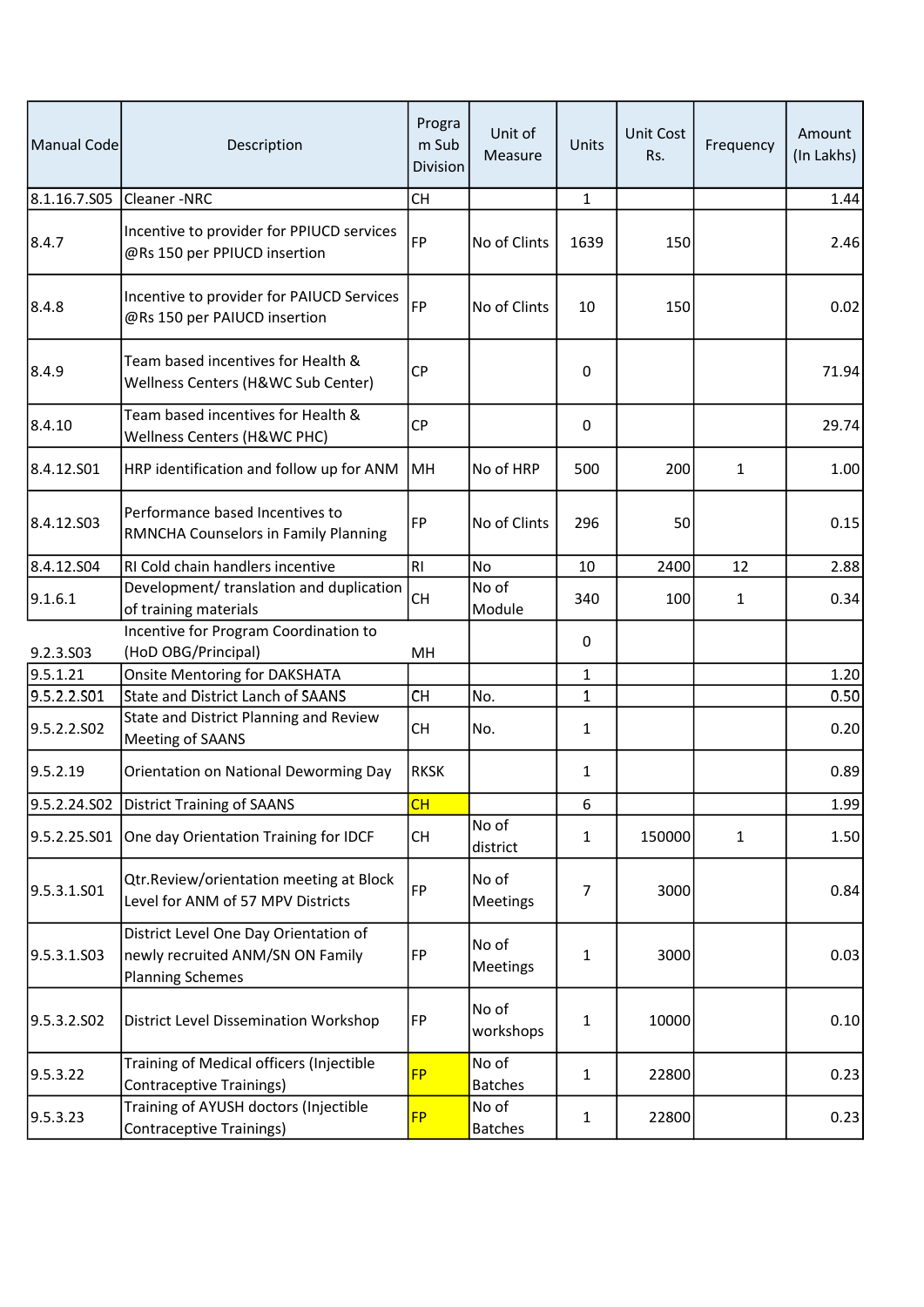| Manual Code   | Description                                                                                                                           | Progra<br>m Sub<br>Division | Unit of<br>Measure      | Units          | <b>Unit Cost</b><br>Rs. | Frequency    | Amount<br>(In Lakhs) |
|---------------|---------------------------------------------------------------------------------------------------------------------------------------|-----------------------------|-------------------------|----------------|-------------------------|--------------|----------------------|
| 9.5.3.24      | <b>Training of Nurses (Staff</b><br>Nurse/LHV/ANM) (Injectible<br><b>Contraceptive Trainings)</b>                                     | <b>FP</b>                   | No of<br><b>Batches</b> | 6              | 35800                   |              | 2.15                 |
| 9.5.4.10      | WIFS trainings (Block)                                                                                                                | <b>RKSK</b>                 | No of Batch             | 8              | 3000                    | 1            | 0.24                 |
| 9.5.4.13.3    | Any other (please specify) Anemia Free<br>Adolcent event at Inter Collages                                                            | <b>RKSK</b>                 | No of event             | 16             | 5000                    | 1            | 0.80                 |
| 9.5.5.1       | RBSK Training - Training of Mobile health<br>team - technical and managerial (5 days)                                                 | <b>RBSK</b>                 | No of batch             | $\overline{2}$ | 15450                   | $\mathbf 1$  | 0.31                 |
| 9.5.7.4       | Any Other Training NPPCD                                                                                                              | <b>NCD</b>                  |                         | $\mathbf 0$    |                         |              | 3.50                 |
| 9.5.10.1.S01  | Training under Immunisation-Data<br>Handler                                                                                           | R <sub>l</sub>              |                         | $\pmb{0}$      |                         |              | 0.06                 |
| 9.5.10.1.S04  | Training under Immunisation-CCH                                                                                                       | RI                          |                         | $\mathsf 0$    |                         |              | 0.35                 |
| 9.5.12.1      | Training / Capacity Building (Malaria)                                                                                                | CD                          |                         | 0              |                         |              | 0.28                 |
| 9.5.12.6      | Training/sensitization of district level<br>officers on ELF and drug distributors<br>including peripheral health workers (AES/<br>JE) | CD                          |                         | 0              |                         |              | 1.37                 |
| 9.5.14.1      | <b>Trainings under RNTCP</b>                                                                                                          | CD                          |                         | $\mathsf 0$    |                         |              | 1.38                 |
| 9.5.17.1      | Training of doctors and staff at DH Level<br>under NPHCE                                                                              | <b>NCD</b>                  |                         | 0              |                         |              | 0.80                 |
| 9.5.18.1.1    | Orientation of Stakeholder organizations                                                                                              | <b>NCD</b>                  |                         | $\mathsf 0$    |                         |              | 0.40                 |
| 9.5.18.1.2    | Training of Health Professionals                                                                                                      | <b>NCD</b>                  |                         | $\pmb{0}$      |                         |              | 0.40                 |
| 9.5.18.1.3    | <b>Orientation of Law Enforcers</b>                                                                                                   | <b>NCD</b>                  |                         | 0              |                         |              | 0.60                 |
| 9.5.18.1.4    | Other Trainings/Orientations - sessions<br>incorporated in other's training                                                           | <b>NCD</b>                  |                         | 0              |                         |              | 1.30                 |
| 9.5.19.2      | District NCD Cell                                                                                                                     | <b>NCD</b>                  |                         | 0              |                         |              | 3.00                 |
| 9.5.25.3      | Kayakalp Trainings                                                                                                                    | QA                          | Batch                   | $\mathbf{1}$   | 33000                   | $\mathbf{1}$ | 0.33                 |
| 9.5.26.2      | Training cum review meeting for HMIS &<br><b>MCTS at District level</b>                                                               | <b>MIS</b>                  |                         | $\mathbf 0$    |                         |              | 0.38                 |
| 9.5.26.3      | Training cum review meeting for HMIS &<br>MCTS at Block level                                                                         | <b>MIS</b>                  |                         | 0              |                         |              | 1.61                 |
| 9.5.27.4.S01  | Cost of Yoga Sessions                                                                                                                 | <b>CP</b>                   |                         | $\pmb{0}$      |                         |              | 5.74                 |
| 9.5.29.13.S04 | Scaling up Nurse Mentoring Program<br>Honorarium                                                                                      | MH                          |                         | 7              |                         |              | 4.20                 |
| 9.5.29.13.S04 | Scaling up Nurse Mentoring Program<br>Yearly TA DA                                                                                    | MH                          |                         | $\overline{7}$ |                         |              | 0.21                 |
| 9.5.29.13.S04 | Scaling up Nurse Mentoring Program<br>Register                                                                                        | MH                          |                         | 7              |                         |              | 0.02                 |
| 9.5.29.13.S04 | Scaling up Nurse Mentoring Program Mini<br>Skill Lab                                                                                  | MH                          |                         | $\overline{7}$ |                         |              | 7.00                 |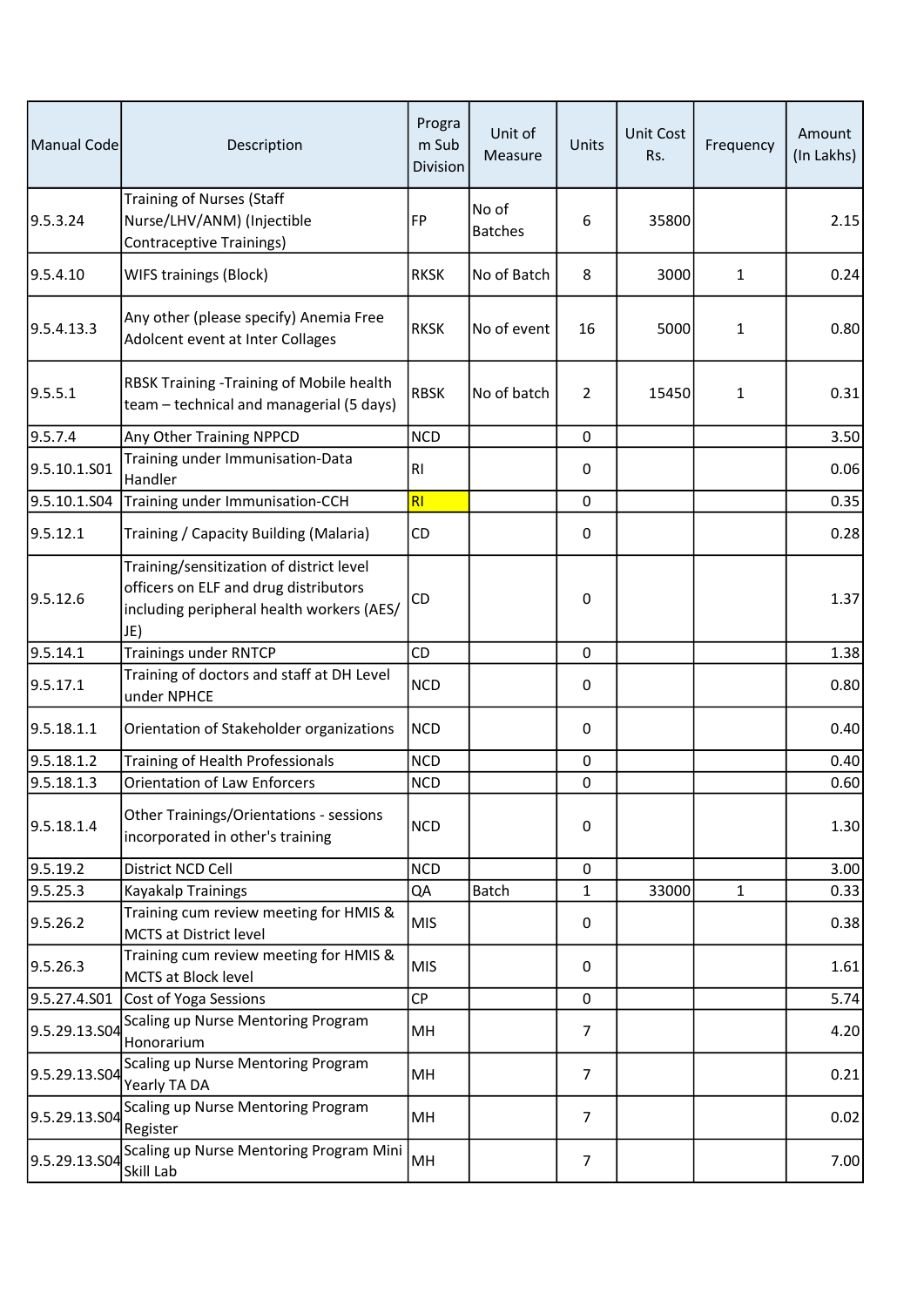| Manual Code | Description                                                                                                 | Progra<br>m Sub<br>Division | Unit of<br>Measure    | Units          | <b>Unit Cost</b><br>Rs. | Frequency    | Amount<br>(In Lakhs) |
|-------------|-------------------------------------------------------------------------------------------------------------|-----------------------------|-----------------------|----------------|-------------------------|--------------|----------------------|
| 10.1.1      | Maternal Death Review (both in<br>institutions and community)                                               | MН                          | No of<br><b>CBMDR</b> | 33             | 600                     | $\mathbf{1}$ | 0.20                 |
| 10.2.4      | Microfilaria Survey - Lymphatic Filariasis                                                                  | CD                          |                       | 0              |                         |              | 0.50                 |
| 10.2.5      | Monitoring & Evaluation (Post MDA<br>assessment by medical colleges (Govt. &<br>private)/ICMR institutions) | CD                          |                       | 0              |                         |              | 0.35                 |
| 11.3        | <b>Targeting Naturally Occurring Gathering</b><br>of People/Health Mela                                     |                             |                       | $\overline{2}$ |                         |              | 13.00                |
| 11.5.1      | Media Mix of Mid Media/ Mass Media                                                                          | <b>IEC</b>                  |                       | $\mathbf{1}$   |                         |              | 0.45                 |
| 11.5.4.S02  | Celebration of New Born Care Week                                                                           | <b>CH</b>                   | No of<br>district     | $\mathbf{1}$   | 50000                   | $\mathbf{1}$ | 0.50                 |
| 11.5.4.S03  | <b>Celebration of Breastfeeding Week</b>                                                                    | <b>CH</b>                   | No of<br>district     | $\mathbf{1}$   | 40000                   | $\mathbf{1}$ | 0.40                 |
| 11.5.4.S05  | District Level IEC/BCC Activity Under<br><b>SAANS</b>                                                       | <b>CH</b>                   | No.                   | $\mathbf{1}$   | 200000                  |              | 2.00                 |
| 11.6.3      | IEC & promotional activities for World<br>Population Day celebration                                        | <b>IEC/FP</b>               | No of<br>events       | 8              |                         |              | 1.43                 |
| 11.6.4      | IEC & promotional activities for<br>Vasectomy Fortnight celebration                                         | <b>IEC/FP</b>               | No of<br>events       | 8              |                         |              | 0.83                 |
| 11.8.2      | Any other IEC/BCC activities (Wall<br>Painting, Banner & Poster)                                            | <b>IEC</b>                  |                       | 0              |                         |              | 1.73                 |
| 11.9.1.S01  | Creating awareness on declining sex ratio<br>issue (PNDT)- Block Level                                      | <b>IEC</b><br>/PNDT         | No of<br>Events       | 16             | 10000                   |              | 1.60                 |
| 11.9.1.S02  | Creating awareness on declining sex ratio<br>issue (PNDT)- District Level                                   | <b>IEC</b><br>/PNDT         | No of<br>Events       | $\mathbf{1}$   | 25000                   |              | 0.25                 |
|             | 11.10.1.S01   Donor Refreshment amount                                                                      | <b>BLOOD</b><br><b>CELL</b> | No of<br>donation     | 0              | 25                      | 1            | 0.06                 |
| 11.10.1.502 | <b>Blood donation Camp</b>                                                                                  | <b>BLOOD</b><br><b>CELL</b> | No of camp            | 0              | 2500                    | $\mathbf{1}$ | 0.15                 |
| 11.10.1.503 | Travel & Communication Expenses for BB<br><b>Counselors PRO BCTV</b>                                        | <b>BLOOD</b><br><b>CELL</b> |                       | 0              |                         |              | 0.18                 |
| 11.11.1     | <b>IEC for NPPCD</b>                                                                                        | <b>IEC</b>                  |                       | 0              |                         |              | 0.50                 |
| 11.14.1     | Health Education & Publicity for NIDDCP                                                                     | <b>IEC</b>                  |                       | 0              |                         |              | 0.26                 |
| 11.15.1     | <b>IEC/BCC for Malaria</b>                                                                                  | <b>IEC</b>                  |                       | 0              |                         |              | 0.35                 |
| 11.15.2     | IEC/BCC for Social mobilization (Dengue<br>and Chikungunya)                                                 | <b>IEC</b>                  |                       | 0              |                         |              | 0.20                 |
| 11.15.4     | Specific IEC/BCC for Lymphatic Filariasis                                                                   | <b>IEC</b>                  |                       | 0              |                         |              | 1.63                 |
| 11.16.1     | IEC/BCC: Mass media, Outdoor media,<br>Rural media, Advocacy media for NLEP                                 | CD                          |                       | 0              |                         |              | 0.98                 |
| 11.17.1     | ACSM (State & district)                                                                                     | <b>IEC</b>                  |                       | $\pmb{0}$      |                         |              | 3.30                 |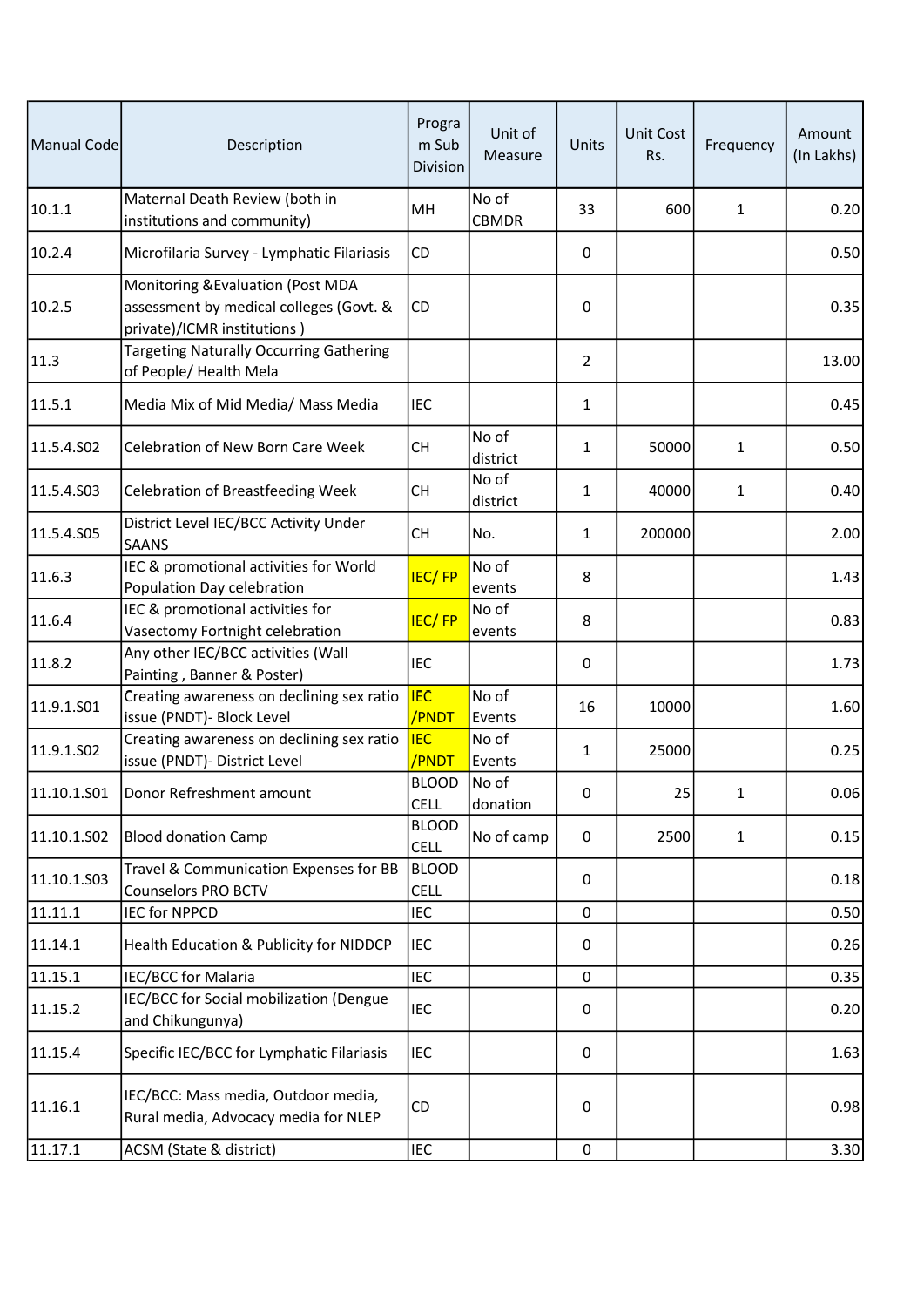| Manual Code | Description                                                                                                                                          | Progra<br>m Sub<br>Division | Unit of<br>Measure | Units        | Unit Cost<br>Rs. | Frequency    | Amount<br>(In Lakhs) |
|-------------|------------------------------------------------------------------------------------------------------------------------------------------------------|-----------------------------|--------------------|--------------|------------------|--------------|----------------------|
| 11.19.1     | Translation of IEC material and<br>distribution                                                                                                      | <b>IEC</b>                  |                    | $\Omega$     |                  |              | 0.50                 |
| 11.20.2     | Celebration of days-ie International Day<br>for older persons                                                                                        | <b>IEC</b>                  |                    | 0            |                  |              | 1.00                 |
| 11.21.1     | <b>IEC/SBCC for NTCP</b>                                                                                                                             | <b>IEC</b>                  |                    | $\mathbf 0$  |                  |              | 1.50                 |
| 11.22.2     | IEC/BCC for District NCD Cell                                                                                                                        | <b>IEC</b>                  |                    | 0            |                  |              | 0.50                 |
| 11.24.1     | IEC activities for Health & Wellness centre<br>(H&WC)                                                                                                | <b>IEC</b>                  |                    | 0            |                  |              | 21.25                |
| 11.24.3.4   | State-level IEC Campaigns/Other IEC<br>Campaigns                                                                                                     | <b>IEC</b>                  |                    | 13           |                  |              | 2.55                 |
| 11.24.4.1   | IEC/BCC under NRCP: Rabies Awareness<br>and DO'S and Don'ts in the event of<br><b>Animal Bites</b>                                                   |                             |                    | 0            |                  |              | 2.69                 |
| 12.1.1      | Printing of MDR formats                                                                                                                              | MH                          |                    | 70           |                  |              | 0.02                 |
| 12.1.2      | Printing of MCP cards, safe motherhood<br>booklets etc.                                                                                              | MH                          | No of cards        | 27231        | 17               | $\mathbf{1}$ | 4.63                 |
| 12.1.3      | Printing of labor room registers and<br>casesheets/ LaQshya related printing                                                                         | MH                          | No of<br>casesheet | 27000        | 10               | $\mathbf{1}$ | 2.70                 |
| 12.1.5      | Any other (Printing of CAC Format)                                                                                                                   | FP/CAC                      | No of<br>formats   | 175          |                  |              | 0.26                 |
| 12.2.5      | Printing of compliance cards and<br>reporting formats for National Iron Plus<br>Initiative-for 6-59 months age group and<br>for 5-10 years age group | CH                          | No of<br>format    | 83880        | 1                | $\mathbf{1}$ | 0.84                 |
| 12.2.6      | Printing of IEC materials and reporting<br>formats etc. for National Deworming Day                                                                   | <b>RKSK</b>                 |                    | $\mathbf{1}$ |                  |              | 1.84                 |
| 12.2.7      | Printing of IEC Materials and monitoring<br>formats for IDCF                                                                                         | <b>CH</b>                   | No of<br>District  | $\mathbf{1}$ | 118000           | $\mathbf{1}$ | 1.18                 |
| 12.2.10     | Printing (SNCU data management)                                                                                                                      | <b>CH</b>                   | No of SNCU         | $\mathbf{1}$ | 100000           | $\mathbf{1}$ | 1.00                 |
| 12.2.11     | Printing of HBNC referral cards and other<br>formats                                                                                                 | <b>CH</b>                   | No. of<br>format   | 173460       | 0.5              | $\mathbf{1}$ | 0.87                 |
| 12.3.3      | Printing of FP Manuals, Guidelines, etc.                                                                                                             | <b>FP</b>                   | No of<br>formats   | 0            |                  |              | 2.66                 |
| 12.5.4      | Printing of RBSK card and registers                                                                                                                  | <b>RBSK</b>                 | No of<br>children  | 227213       |                  |              | 5.76                 |
| 12.5.6      | Any other (Printing of Banner and Sticker<br>under RBSK)                                                                                             | <b>RBSK</b>                 |                    | 46           |                  |              | 0.05                 |
| 12.7.1      | Printing of ASHA diary                                                                                                                               | CP                          |                    | 1017         |                  |              | 1.78                 |
| 12.7.2      | Printing of ASHA Modules and formats                                                                                                                 | <b>CP</b>                   |                    | 0            |                  |              | 0.29                 |
| 12.7.3      | Printing of CBAC format                                                                                                                              | <b>CP</b>                   |                    | 0            |                  |              | 16.97                |
| 12.8.1      | Printing of cards for screening of children<br>for hemoglobinopathies                                                                                | <b>BLOOD</b><br><b>CELL</b> |                    | 0            |                  |              | 0.25                 |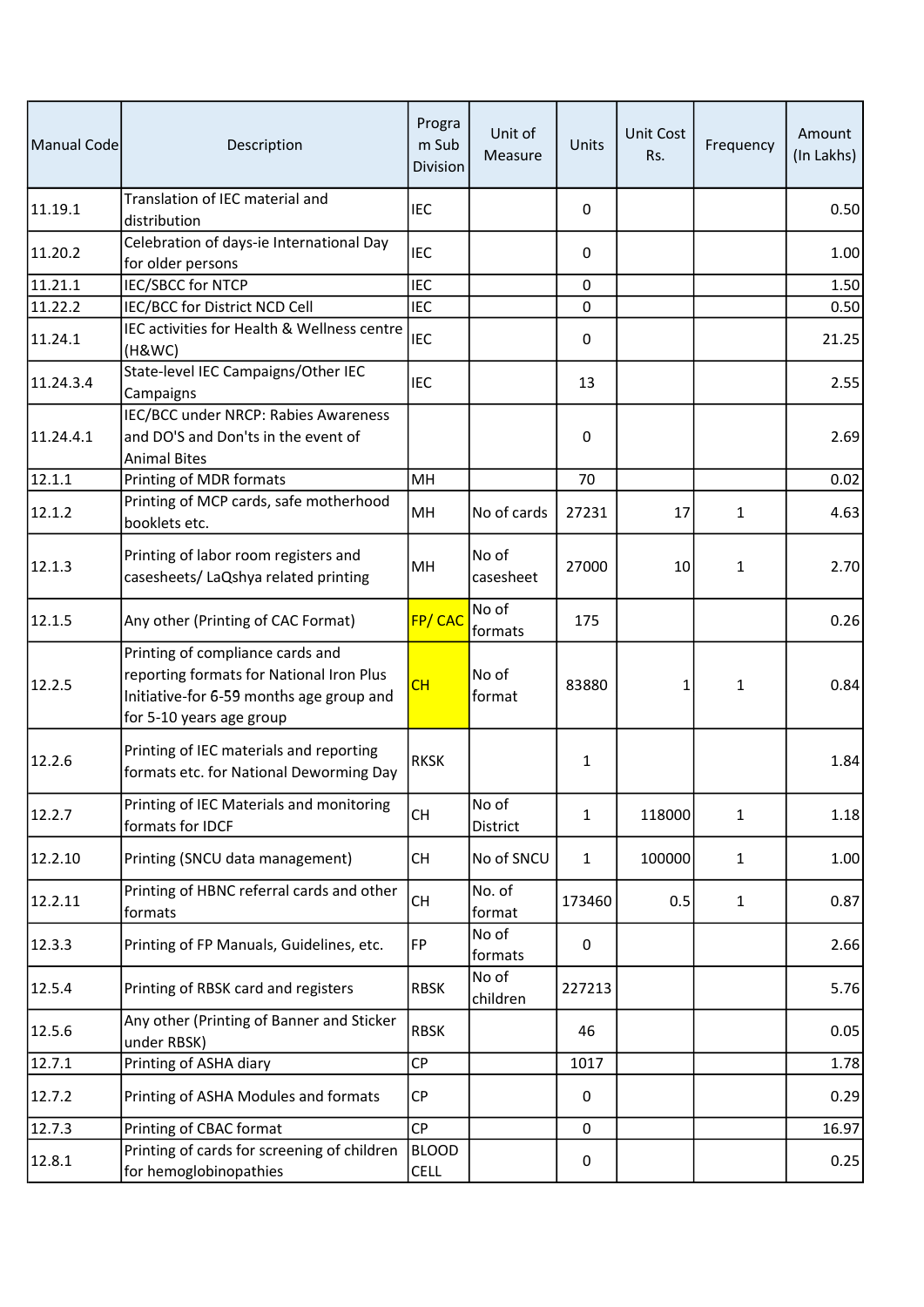| Manual Code  | Description                                                                                 | Progra<br>m Sub<br>Division | Unit of<br>Measure         | Units          | <b>Unit Cost</b><br>Rs. | Frequency    | Amount<br>(In Lakhs) |
|--------------|---------------------------------------------------------------------------------------------|-----------------------------|----------------------------|----------------|-------------------------|--------------|----------------------|
| 12.9.1       | Printing of HMIS Formats                                                                    | <b>MIS</b>                  |                            | $\mathbf 0$    |                         |              | 0.44                 |
| 12.9.3       | Printing of MCTS follow-up formats/<br>services due list/ work plan                         | <b>MIS</b>                  |                            | 1104           |                         |              | 0.40                 |
| 12.10.1      | Printing and dissemination of<br>Immunization cards, tally sheets,<br>monitoring forms etc. | R <sub>l</sub>              | No of<br>Benificiary       | 38197          | 10                      | 1            | 3.82                 |
| 12.13.2      | Printing                                                                                    | CD                          |                            | $\mathbf 0$    |                         |              | 1.21                 |
| 12.14.1      | Printing of Challan Books under NTCP                                                        |                             |                            | 0              |                         |              | 0.21                 |
| 12.17.5.502  | Printing of form P,L, S under IDSP progrm                                                   |                             |                            | 0              |                         |              | 0.46                 |
| 13.2.1       | Assessments                                                                                 | QA                          |                            | $\overline{2}$ |                         |              | 0.20                 |
| 14.1.1.3.503 | District Logistic Manager                                                                   | <b>FP</b>                   | No.                        | 1              |                         |              | 4.41                 |
| 14.1.1.4     | Annual increment for all the existing<br>positions                                          |                             |                            | 1              |                         |              | 0.21                 |
| 14.2.3.502   | Implementation of FP-LMIS District-<br>Transportation Cost                                  | <b>FP</b>                   | Lumpsump                   | 1              |                         |              | 0.75                 |
| 14.2.3.506   | Procurement of Desktops and UPS<br>Printers-District                                        | FP                          | No.                        | $\mathbf{1}$   | 50000                   |              | 0.50                 |
| 14.2.4.1     | Alternative vaccine delivery in hard to<br>reach areas                                      | RI                          | No of AVD                  | 1260           | 200                     | $\mathbf{1}$ | 2.52                 |
| 14.2.5       | Alternative Vaccine Delivery in other<br>areas                                              | R <sub>l</sub>              | No of AVD                  | 13080          | 90                      |              | 11.77                |
| 14.2.6       | POL for vaccine delivery from State to<br>district and from district to PHC/CHCs            | <b>RI</b>                   | No of<br><b>Districts</b>  | 1              | 200000                  | $\mathbf{1}$ | 2.00                 |
| 14.2.7       | Cold chain maintenance                                                                      | R <sub>1</sub>              | No of cold<br>chain points | $\pmb{0}$      |                         |              | 0.31                 |
| 14.2.12      | Drug transportation charges                                                                 | CD                          |                            | $\mathbf 0$    |                         |              | 0.30                 |
| 15.3.2       | Inter-sectoral convergence                                                                  | CD                          |                            | 0              |                         |              | 0.05                 |
| 15.5.3       | Private Provider Incentive                                                                  | CD                          |                            | $\mathbf 0$    |                         |              | 2.64                 |
| 15.6.1       | Reimbursement for cataract operation for<br>NGO and Private Practitioners                   | <b>NCD</b>                  |                            | 0              |                         |              | 1.35                 |
| 16.1.1.1.1   | State - Health Action Plan                                                                  | PM                          | No of<br>Booklet           | 25             | 300                     | $\mathbf{1}$ | 0.08                 |
| 16.1.1.4     | Prepare detailed operational plan for<br>RBSK across districts (including cost of<br>plan)  | <b>RBSK</b>                 | No of<br><b>Blocks</b>     | $\overline{7}$ | 500                     | $\mathbf{1}$ | 0.04                 |
| 16.1.1.6     | To develop micro plan at sub-centre level                                                   | R                           | No                         | 215            | 100                     | $\mathbf{1}$ | 0.22                 |
| 16.1.1.7     | For consolidation of micro plans at block<br>level                                          | RI                          | No                         | 11             | 1000                    | $\mathbf{1}$ | 0.11                 |
| 16.1.2.1.6   | Review meetings/ workshops under RKSK RKSK                                                  |                             |                            | $\overline{2}$ |                         |              | 0.10                 |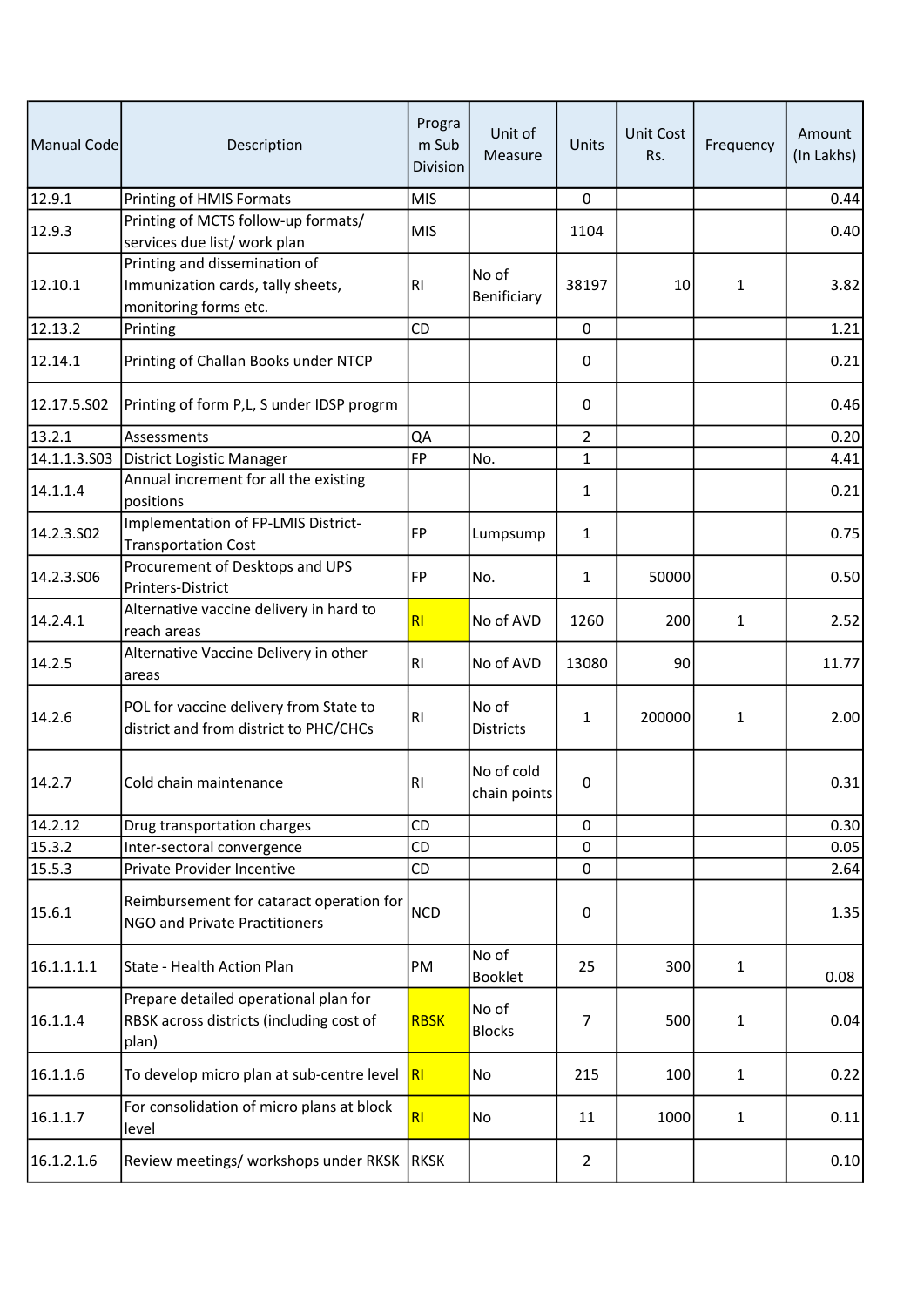| Manual Code | Description                                                                                                                   | Progra<br>m Sub<br>Division | Unit of<br>Measure    | Units       | <b>Unit Cost</b><br>Rs. | Frequency    | Amount<br>(In Lakhs) |
|-------------|-------------------------------------------------------------------------------------------------------------------------------|-----------------------------|-----------------------|-------------|-------------------------|--------------|----------------------|
| 16.1.2.1.7  | RBSK Convergence/Monitoring meetings                                                                                          | <b>RBSK</b>                 | No of<br>Meetings     | 3           | 500                     | 3            | 0.11                 |
| 16.1.2.1.14 | Quarterly review meetings exclusive for RI<br>at district level with Block MOs, CDPO,<br>and other stake holders              | RI                          | No of<br>participants | 117         | 100                     | $\mathbf{1}$ | 0.12                 |
| 16.1.2.1.15 | Quarterly review meetings exclusive for RI<br>at block level                                                                  | R1                          | No of<br>participants | 1456        | 75                      | 1            | 1.09                 |
| 16.1.2.1.16 | <b>IDSP Meetings</b>                                                                                                          |                             |                       | $\mathbf 0$ |                         |              | 0.04                 |
| 16.1.2.1.17 | State Task Force, State Technical Advisory<br>Committee meeting, District coordination<br>meeting (Lymphatic Filariasis)      |                             |                       | 0           |                         |              | 0.30                 |
| 16.1.2.1.22 | Monthly meeting with the hospital staff                                                                                       |                             |                       | 0           |                         |              | 0.48                 |
|             | 16.1.2.1.28.S District Level MDR Review Meeting                                                                               | MH                          | No of<br>meetings     | 6           | 3000                    | $\mathbf{1}$ | 0.18                 |
| 16.1.2.2.3  | State/ District Quality Assurance Unit<br>(Monitoring & Supervision)                                                          | QA                          | Vehicle               | 1           |                         |              | 3.60                 |
| 16.1.2.2.5  | Monitoring, Evaluation & Supervision<br>(Malaria)                                                                             |                             |                       | 0           |                         |              | 2.13                 |
| 16.1.2.2.6  | Monitoring/supervision and Rapid<br>response (Dengue and Chikungunya)                                                         |                             |                       | $\pmb{0}$   |                         |              | 1.98                 |
| 16.1.2.2.8  | Monitoring & Supervision (Lymphatic<br>Filariasis)                                                                            |                             |                       | $\pmb{0}$   |                         |              | 0.30                 |
| 16.1.2.2.12 | District NCD Cell                                                                                                             |                             |                       | 0           |                         |              | 1.13                 |
| 16.1.2.2.13 | Supervision and Monitoring                                                                                                    |                             |                       | $\pmb{0}$   |                         |              | 1.38                 |
| 16.1.2.2.14 | Monitoring Committee on Section 5                                                                                             |                             |                       | 0           |                         |              | 0.03                 |
| 16.1.2.2.16 | Monitoring and Surveillance (review<br>meetings, Travel) under NRCP                                                           |                             |                       | 0           |                         |              | 0.50                 |
| 16.1.3.1.1  | Mobility Support for SPMU/State                                                                                               |                             |                       | $\mathbf 0$ |                         |              | 0.54                 |
| 16.1.3.1.9  | Mobility support for Rapid Response<br>Team                                                                                   |                             |                       | 0           |                         |              | 0.30                 |
| 16.1.3.1.13 | <b>Vehicle Operation (POL)</b>                                                                                                |                             |                       | $\mathbf 0$ |                         |              | 1.35                 |
| 16.1.3.1.14 | Vehicle hiring                                                                                                                |                             |                       | 0           |                         |              | 2.76                 |
| 16.1.3.1.15 | Tobacco Cessation Centre (TCC): Mobility<br>support                                                                           |                             |                       | $\pmb{0}$   |                         |              | 0.60                 |
| 16.1.3.3.1  | PM activities for World Population Day'<br>celebration (Only mobility cost): funds<br>earmarked for district level activities | <b>FP</b>                   | No of<br>events       | 1           | 20000                   |              | 0.20                 |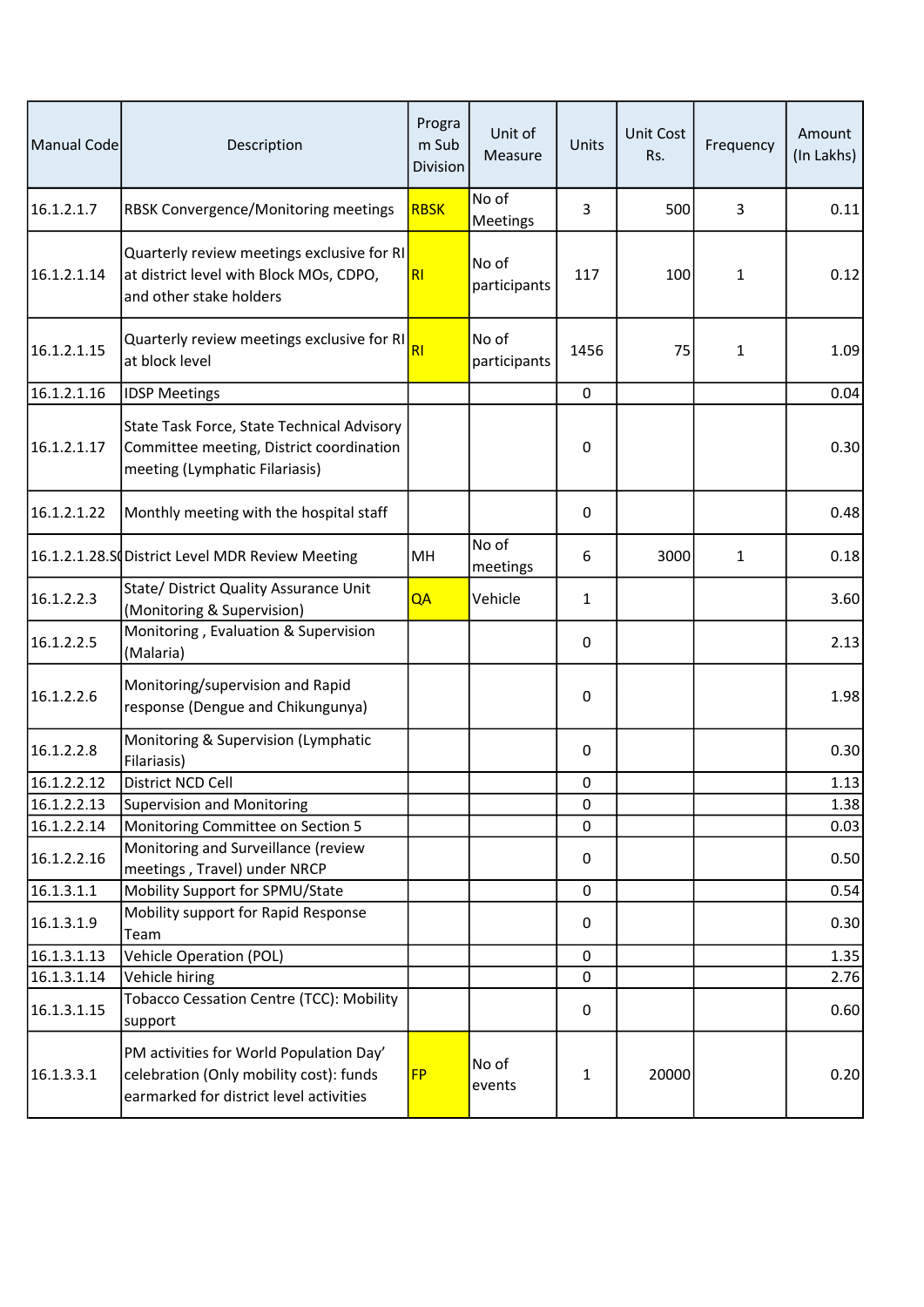| Manual Code    | Description                                                                                                                                        | Progra<br>m Sub<br>Division | Unit of<br>Measure | Units        | <b>Unit Cost</b><br>Rs. | Frequency | Amount<br>(In Lakhs) |
|----------------|----------------------------------------------------------------------------------------------------------------------------------------------------|-----------------------------|--------------------|--------------|-------------------------|-----------|----------------------|
| 16.1.3.3.2     | PM activities for Vasectomy Fortnight<br>celebration (Only mobility cost): funds<br>earmarked for district level activities                        | <b>FP</b>                   | No of<br>events    | $\mathbf{1}$ | 5000                    |           | 0.05                 |
| 16.1.3.3.3     | Mobility Support for DPMU/District                                                                                                                 |                             |                    | 0            |                         |           | 7.92                 |
| 16.1.3.3.5     | Mobility Costs for ASHA Resource<br>Centre/ASHA Mentoring Group (Kindly<br>Specify)                                                                |                             |                    | 1            |                         |           | 0.10                 |
| 16.1.3.3.7     | Mobility Support for supervision for<br>district level officers.                                                                                   | RI                          | No                 | 0            |                         |           | 1.91                 |
| 16.1.3.3.8     | MOBILITY: Travel Cost, POL, etc. during<br>outbreak investigations and field visits for<br>monitoring programme activities at DSU<br>on need basis |                             |                    | 0            |                         |           | 3.00                 |
| 16.1.3.3.10    | Travel expenses - Contractual Staff at<br>District level                                                                                           |                             |                    | 0            |                         |           | 0.60                 |
| 16.1.3.3.11    | Mobility Support: District Cell                                                                                                                    |                             |                    | $\mathbf 0$  |                         |           | 1.33                 |
| 16.1.3.3.13    | Miscellaneous/Travel                                                                                                                               |                             |                    | 0            |                         |           | 3.60                 |
| 16.1.3.3.14    | <b>Enforcement Squads</b>                                                                                                                          |                             |                    | 0            |                         |           | 0.10                 |
| 16.1.3.3.15    | District Tobacco Control Cell (DTCC):<br><b>Mobility Support</b>                                                                                   |                             |                    | 0            |                         |           | 1.56                 |
| 16.1.3.3.16    | District NCD Cell (TA, DA, POL)                                                                                                                    |                             |                    | $\mathbf 0$  |                         |           | 0.66                 |
|                | 16.1.3.3.17.S Mission Parivar Vikas Campaign                                                                                                       | <b>FP</b>                   | No of<br>campaign  | 28           | 1000                    |           | 0.28                 |
| 16.1.3.4.1     | PM activities for World Population Day'<br>celebration (Only mobility cost): funds<br>earmarked for block level activities                         | <b>FP</b>                   | No of<br>events    | 7            | 1000                    |           | 0.07                 |
| 16.1.3.4.2     | PM activities for Vasectomy Fortnight<br>celebration (Only mobility cost): funds<br>earmarked for block level activities                           | <b>FP</b>                   | No of<br>events    | 7            | 1000                    |           | 0.07                 |
| 16.1.3.4.3.50  | Mobility for Supportive Supervision At<br><b>Block Level-M&amp;E</b>                                                                               | <b>ME</b>                   |                    | 0            |                         |           | 27.72                |
| 16.1.3.4.3.502 | Mobility Support & Commnication cost for<br><b>BCPM</b>                                                                                            | <b>CP</b>                   |                    | 0            |                         |           | 4.28                 |
|                | 16.1.3.4.5.S0 <sup>1</sup> Communication Cost for HWC Staff                                                                                        | <b>CP</b>                   |                    | 0            |                         |           | 3.27                 |
|                | 16.1.3.5.1.S01TA/DA of HWC Staff                                                                                                                   | CP                          |                    | 0            |                         |           | 3.27                 |
| 16.1.3.5.1.S02 | Travel expenses for regular staff under<br><b>NLEP</b>                                                                                             | CD                          |                    | 0            |                         |           | 0.40                 |
| 16.1.4.1.1     | JSY Administrative Expenses                                                                                                                        | <b>MH</b>                   |                    | 0            |                         |           | 14.19                |
| 16.1.4.1.5     | Office expenses on telephone, fax,<br>Broadband Expenses & Other<br>Miscellaneous Expenditures                                                     |                             |                    | 0            |                         |           | 0.60                 |
| 16.1.4.1.10    | <b>Office Operation (Miscellaneous)</b>                                                                                                            |                             |                    | $\mathbf 0$  |                         |           | 1.38                 |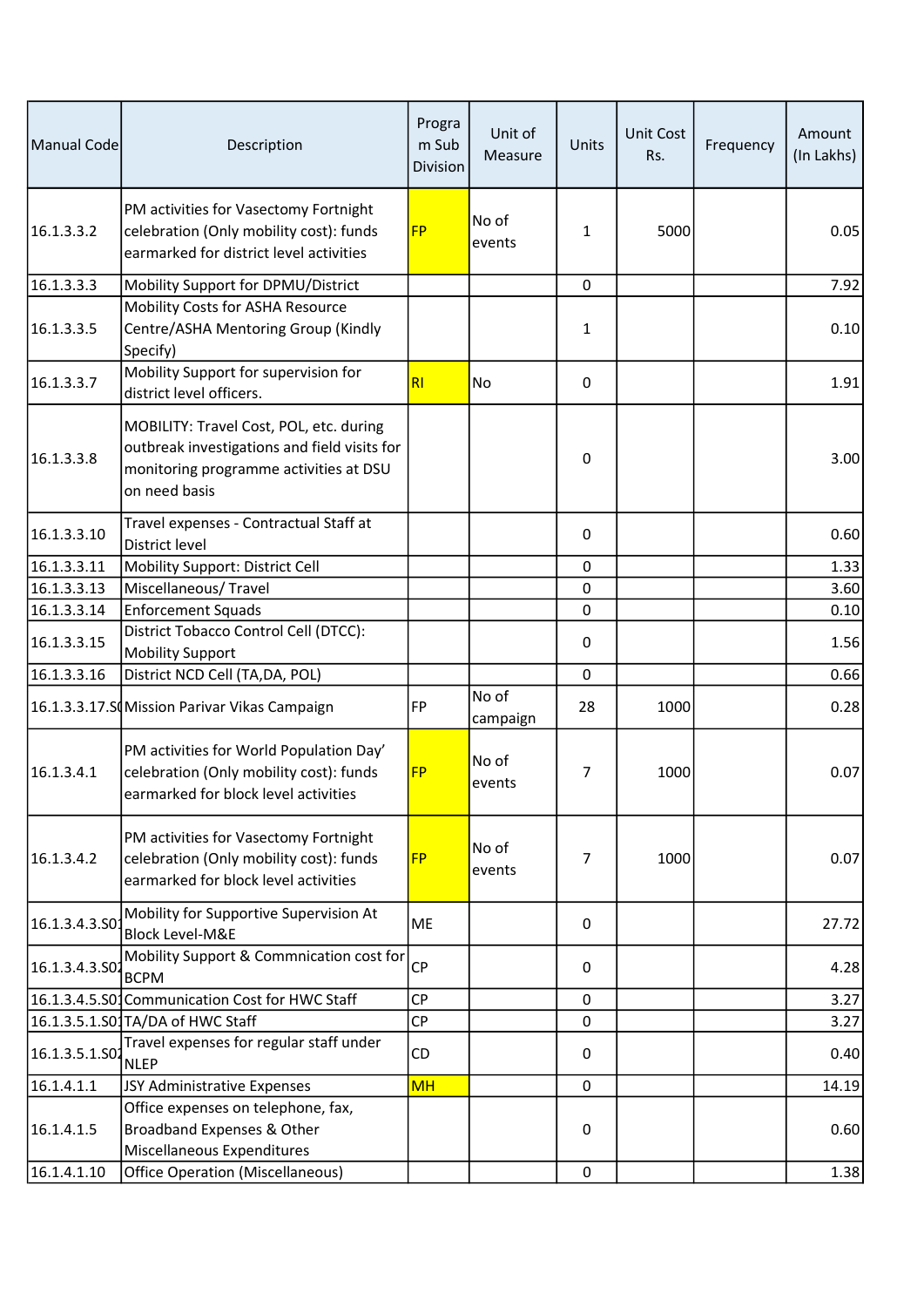| Manual Code   | Description                                                                                                       | Progra<br>m Sub<br>Division | Unit of<br>Measure    | Units          | <b>Unit Cost</b><br>Rs. | Frequency    | Amount<br>(In Lakhs) |
|---------------|-------------------------------------------------------------------------------------------------------------------|-----------------------------|-----------------------|----------------|-------------------------|--------------|----------------------|
| 16.1.4.1.11   | Tobacco Cessation Centre (TCC): Office<br><b>Expenses</b>                                                         |                             |                       | 0              |                         |              | 0.50                 |
| 16.1.4.2.1    | <b>District Quality Assurance Unit</b><br>(Operational cost)                                                      | QA                          |                       | 0              |                         |              | 4.92                 |
| 16.1.4.2.3    | contingency support                                                                                               |                             |                       | 0              |                         |              | 0.74                 |
| 16.1.4.2.4    | Office operation & Maintenance - District<br>Cell                                                                 |                             |                       | 0              |                         |              | 0.42                 |
| 16.1.4.2.5    | District Cell - Consumables                                                                                       |                             |                       | $\mathbf 0$    |                         |              | 0.42                 |
| 16.1.4.2.6    | Operational expenses of the district<br>centre : rent, telephone expenses,<br>website etc.                        |                             |                       | $\pmb{0}$      |                         |              | 0.10                 |
| 16.1.4.2.8    | District Tobacco Control Cell (DTCC):<br>Misc./Office Expenses                                                    |                             |                       | 0              |                         |              | 4.00                 |
| 16.1.4.2.9    | District NCD Cell (Contingency)                                                                                   |                             |                       | 0              |                         |              | 1.00                 |
| 16.1.4.3.1    | SNCU Data management (excluding HR)                                                                               | <b>CH</b>                   | No of SNCU            | 1              | 60000                   | $\mathbf{1}$ | 0.60                 |
| 16.1.5.2.1    | Minor repairs and AMC of IT/office<br>equipment supplied under IDSP                                               |                             |                       | 0              |                         |              | 0.05                 |
| 16.1.5.3.1    | PM activities under Micronutrient<br><b>Supplementation Programme</b>                                             |                             |                       | 0              |                         |              | 0.92                 |
| 16.1.5.3.3    | Concurrent Audit system                                                                                           |                             |                       | $\mathbf 0$    |                         |              | 0.96                 |
| 16.1.5.3.11   | District level Coordination Committee                                                                             |                             |                       | 0              |                         |              | 0.02                 |
|               | DPMU Operational Cost (inclusive of Rs.<br>16.1.5.3.16.S (10000/ district / month for RBSK DEIC<br>Manager TA DA) |                             |                       | 1              |                         |              | 13.11                |
|               | 16.1.5.3.16.SOBPMU Oprational Cost                                                                                |                             |                       | $\overline{7}$ |                         |              | 13.89                |
|               | 16.1.5.3.16.SoOprational Cost for RBSK                                                                            | <b>RBSK</b>                 | No of DEIC<br>Manager | 0              | 10000                   | 1            | 0.10                 |
|               | 16.1.5.3.16.S Operational cost of RBSK-MHT                                                                        | <b>RBSK</b>                 | No of teams           | 0              | 1500                    | $\mathbf{1}$ | 0.21                 |
| 16.1.5.3.16.S | Office & Administrative Expence for State<br>& District Rabies Program                                            |                             |                       | 0              |                         |              | 0.08                 |
| 16.1.5.3.16.S | Office operational cost & other office<br>expences unedr NPCB                                                     | <b>NCD</b>                  |                       | 0              |                         |              | 0.93                 |
|               | Pol & Opex of DG set of Vaccine Storage<br>16.1.5.3.16.S1at District level & other Cold Chain Point<br>under RI   | <b>RI</b>                   |                       | 0              |                         |              | 0.70                 |
| 16.2.1.S02    | Data Entry Operator                                                                                               | FP/<br>PNDT                 | No.                   | 1              |                         |              | 2.27                 |
| 16.3.2.S01    | Mobility Support for HMIS & MCTS Block<br>Level                                                                   | <b>MIS</b>                  |                       | $\pmb{0}$      |                         |              | 0.25                 |
| 16.3.3.501    | Operational cost for HMIS & MCTS-AMC                                                                              | <b>MIS</b>                  |                       | 0              |                         |              | 0.75                 |
| 16.3.3.502    | Operational cost for HMIS & MCTS-<br>Internet                                                                     | <b>MIS</b>                  |                       | 0              |                         |              | 1.20                 |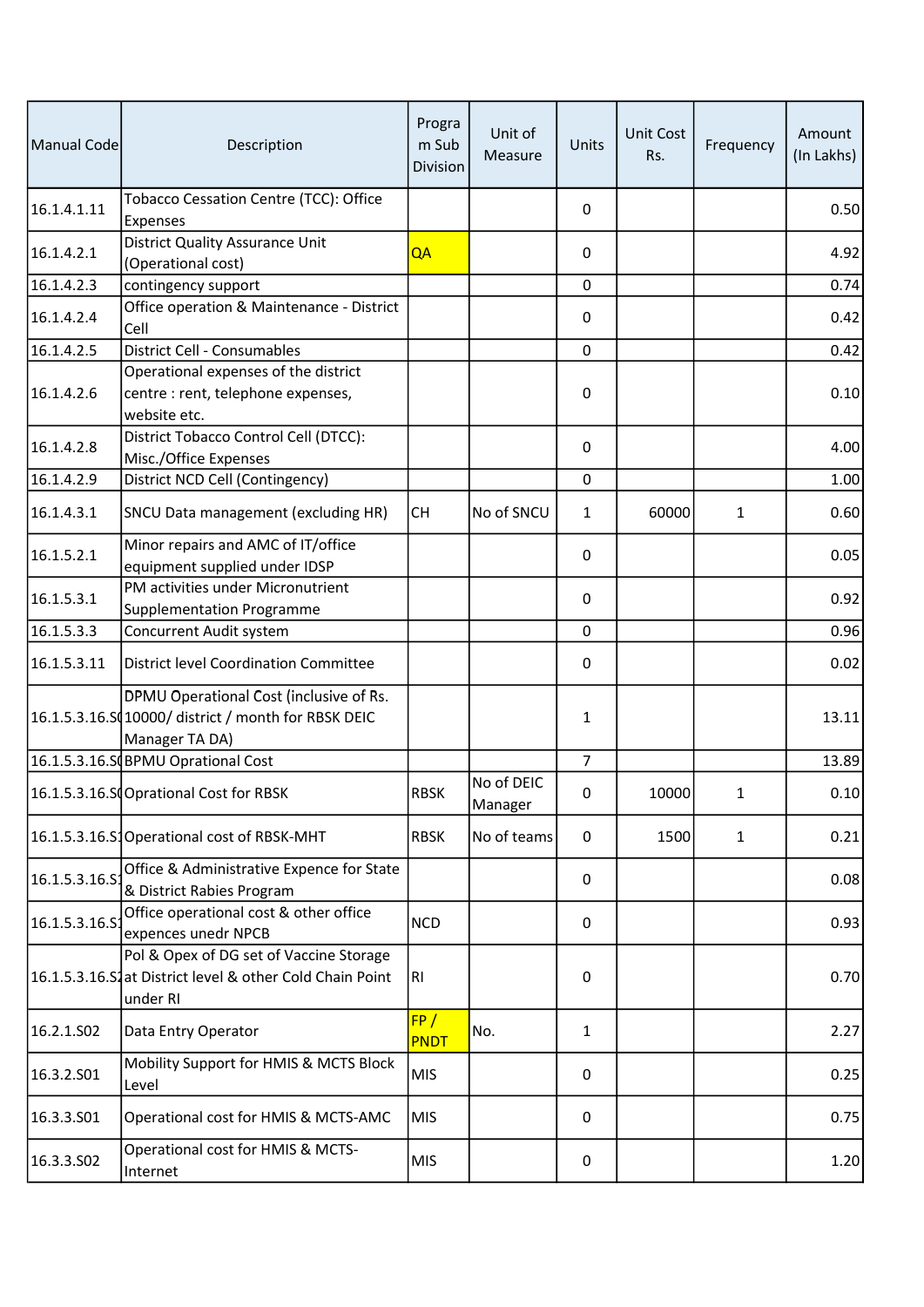| Manual Code                 | Description                                                                    | Progra<br>m Sub<br>Division | Unit of<br>Measure      | Units          | <b>Unit Cost</b><br>Rs. | Frequency    | Amount<br>(In Lakhs) |
|-----------------------------|--------------------------------------------------------------------------------|-----------------------------|-------------------------|----------------|-------------------------|--------------|----------------------|
| 16.3.3.503                  | Operational cost for HMIS & MCTS-Office<br>Expenditure                         | <b>MIS</b>                  |                         | 0              |                         |              | 1.62                 |
| 16.3.3.504                  | Operational cost for HMIS & MCTS-<br><b>Recurring Charges for ANMOL Tablet</b> | <b>MIS</b>                  |                         | 219            |                         |              | 7.88                 |
|                             | 16.4.1.1.S09 Chowkidar Cum Peon-Div PMU                                        | PM                          |                         | 0              |                         |              |                      |
|                             | 16.4.2.1.1.S01District Programme Manager                                       | PM                          |                         | 1              |                         |              | 6.39                 |
|                             | 16.4.2.1.1.S01 District Community Process Manager                              | PM                          |                         | $\mathbf 1$    |                         |              | 5.23                 |
|                             | 16.4.2.1.1.S04 District Accounts Manager                                       | PM                          |                         | $\mathbf{1}$   |                         |              | 5.36                 |
|                             | 16.4.2.1.1.S0 District Data Cum Account Assistant                              | PM                          |                         | 1              |                         |              | 3.61                 |
|                             | 16.4.2.1.1.S0 DEIC manager                                                     | <b>RBSK</b>                 |                         | $\mathbf{1}$   |                         |              | 4.37                 |
| 16.4.2.1.1.S0 Support Staff |                                                                                | PM                          |                         | $\mathbf{1}$   |                         |              | 1.76                 |
|                             | 16.4.2.1.2.S01 District Consultant(MH)                                         | MH                          |                         | $\mathbf{1}$   |                         |              | 4.94                 |
|                             | 16.4.2.1.2.S04 District Hospital Quality Manager                               | QA                          |                         | $\overline{2}$ |                         |              | 10.45                |
|                             | 16.4.2.1.2.S0. District Consultant Quality Assurance                           | QA                          |                         | $\mathbf{1}$   |                         |              | 5.29                 |
|                             | 16.4.2.1.7.S01 Accountant District Hospital                                    | <b>FD</b>                   |                         | $\overline{2}$ |                         |              | 5.91                 |
|                             | 16.4.2.1.8.S01Programme cum Admin. Asst.                                       | QA                          |                         | $\mathbf{1}$   |                         |              | 2.16                 |
| 16.4.2.1.11.SQQI Mentors    |                                                                                | MH                          |                         | 1              |                         |              | 5.80                 |
|                             | 16.4.2.2.2.S01District Epidemiologist-CD-IDSP                                  | <b>CD</b>                   |                         | 0              |                         |              | 7.99                 |
|                             | 16.4.2.2.2.S0 District Leprosy Consultant-CD-NLEP                              | CD                          |                         | $\mathbf 0$    |                         |              | 5.02                 |
|                             | 16.4.2.2.4.S0 <sup>1</sup> Sr PMDT-TB HIV Coodinators                          | CD                          |                         | 0              |                         |              | 4.47                 |
|                             | 16.4.2.2.4.S01PPM Coordinator                                                  | CD                          |                         | 0              |                         |              | 4.48                 |
|                             | 16.4.2.2.4.S0 <sup>1</sup> District Programme Coordinator                      | CD                          |                         | $\mathbf 0$    |                         |              | 3.82                 |
|                             | 16.4.2.2.5.S01District Data Manager-CD-IDSP                                    | CD                          |                         | 0              |                         |              | 3.73                 |
|                             | 16.4.2.2.6.S01Senior Treatment Supervisor(STS)                                 | CD                          |                         | 0              |                         |              | 26.00                |
|                             | 16.4.2.2.6.S0. Senior TB Lab Supervisor (STLS)                                 | CD                          |                         | $\mathbf 0$    |                         |              | 11.23                |
|                             | 16.4.2.2.7.S01Accountant-Full time                                             | <b>CD</b>                   |                         | $\pmb{0}$      |                         |              | 3.65                 |
|                             | 16.4.2.2.10.S Driver-CD-RNTCP                                                  | CD                          |                         | 0              |                         |              | 2.43                 |
|                             | 16.4.3.1.1.S01Block Programme Manager                                          | PM                          |                         | 7              |                         |              | $\overline{26.94}$   |
|                             | 16.4.3.1.1.SO Block Account Manager                                            |                             |                         | 7              |                         |              | 22.25                |
|                             | 16.4.3.1.1.S0 <sup>1</sup> Block Community Process Manager                     |                             |                         | 0              |                         |              | 18.11                |
|                             | 16.4.3.1.9.S03 Data Entry Operator-HR                                          |                             |                         | $\overline{2}$ |                         |              | 4.94                 |
|                             | 16.4.3.1.9.S04 Data Entry Operator-MCTS OPR 820 MIS                            | <b>MIS</b>                  |                         | $\overline{7}$ |                         |              | 17.23                |
|                             | 16.4.3.1.9.S0 Data Entry Operator-MIS Outsource                                | <b>MIS</b>                  |                         |                |                         |              | 0.31                 |
|                             | 16.4.3.1.9.S01Data Entry Operator-RI                                           | RI                          |                         | $\mathbf 0$    |                         |              | 2.79                 |
|                             | 16.4.3.1.9.S0 Data Entry Operator-RNTCP                                        | PM                          |                         | 0              |                         |              | 3.14                 |
|                             | 16.4.3.1.9.S11Data Entry Operator- CD-IDSP                                     | <b>CD</b>                   |                         | 0              |                         |              | 2.45                 |
|                             | 16.4.3.1.9.S13Data Entry Operator-NBCP-District                                | <b>NCD</b>                  |                         | $\mathbf 0$    |                         |              | 1.45                 |
|                             | E-rakt kosh- refer to strengthening of                                         | <b>BLOOD</b>                | No of                   |                |                         |              |                      |
| 17.4                        | blood services guidelines                                                      | <b>CELL</b>                 | Facility                | 0              | 1000                    | 12           | 0.12                 |
| 17.8.S05                    | Internet Cost to ASHA & AF at HWC                                              |                             |                         | $\mathbf 0$    |                         |              | 2.06                 |
| 18.17                       | Counseling training for Service Provider                                       | <b>FP</b>                   | No of<br><b>Batches</b> | 1              | 49540                   |              | 0.50                 |
| 18.23                       | <b>NBSU &amp; NBCC Register</b>                                                | <b>CH</b>                   | No of<br>register       | 11             | 350                     | $\mathbf{1}$ | 0.04                 |